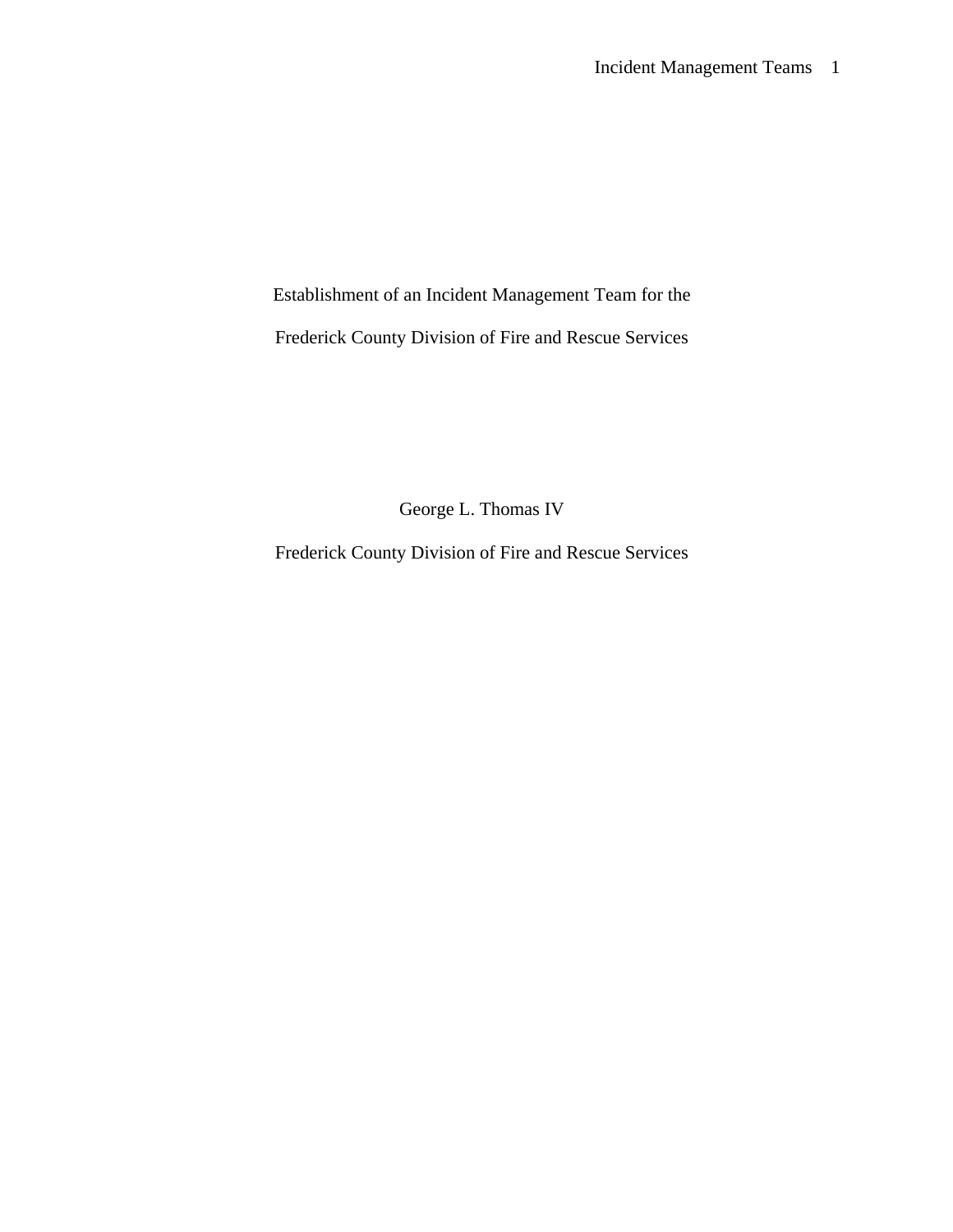### CERTIFICATION STATEMENT

I hereby certify that this paper constitutes my own product, that where the language of others is set forth, quotation marks so indicate, and that appropriate credit is given where I have used the language, ideas, expressions, or writings of another.

Signed: \_\_\_\_\_\_\_\_\_\_\_\_\_\_\_\_\_\_\_\_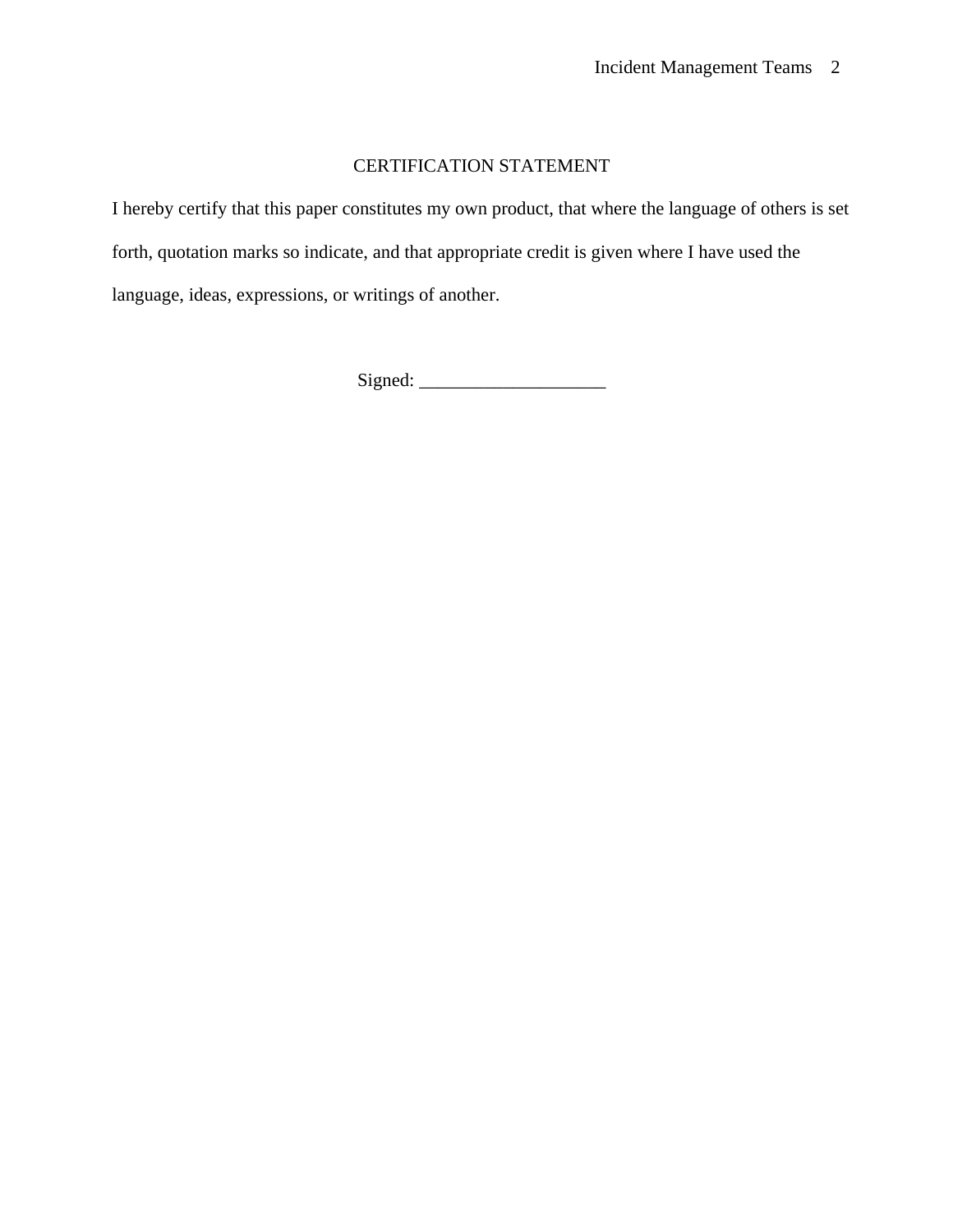#### Abstract

The problem was that the Frederick County Division of Fire and Rescue Services (FCDFRS) did not have an established Incident Management Team. The purpose of the research was to identify the advantages of having an Incident Management Team (IMT) for the FCDFRS. Descriptive methodology was used to guide the study in answering three research questions related to the advantages of an IMT. The following research questions were addressed: What are the criteria used by other Fire Departments to have an Incident Management Team? What is the National Standard for establishing an Incident Management Team? What are the potential outcomes of not having an Incident Management Team? Literature stressed that the criteria necessity for fire departments having an IMT is an efficient, effective and proactive preparedness for operations that will extend past the standard operational period of a fire department and the questionnaire results, along with the interviews confirmed this. The national standard that is recommended is National Incident Management System (NIMS). It is recommended that the FCDFRS train career staff, budget money and consider developing a Local IMT that includes representatives from public health, emergency preparedness, public works, state highway department, Maryland State police, sheriff department and city police. The advantages of having a Local IMT includes, however it is not limited to, the following: utilization of NIMS forms, utilization of NIMS terms, effective cost recovery, properly trained staff for the roles needed, and a good working relationship with all agencies involved.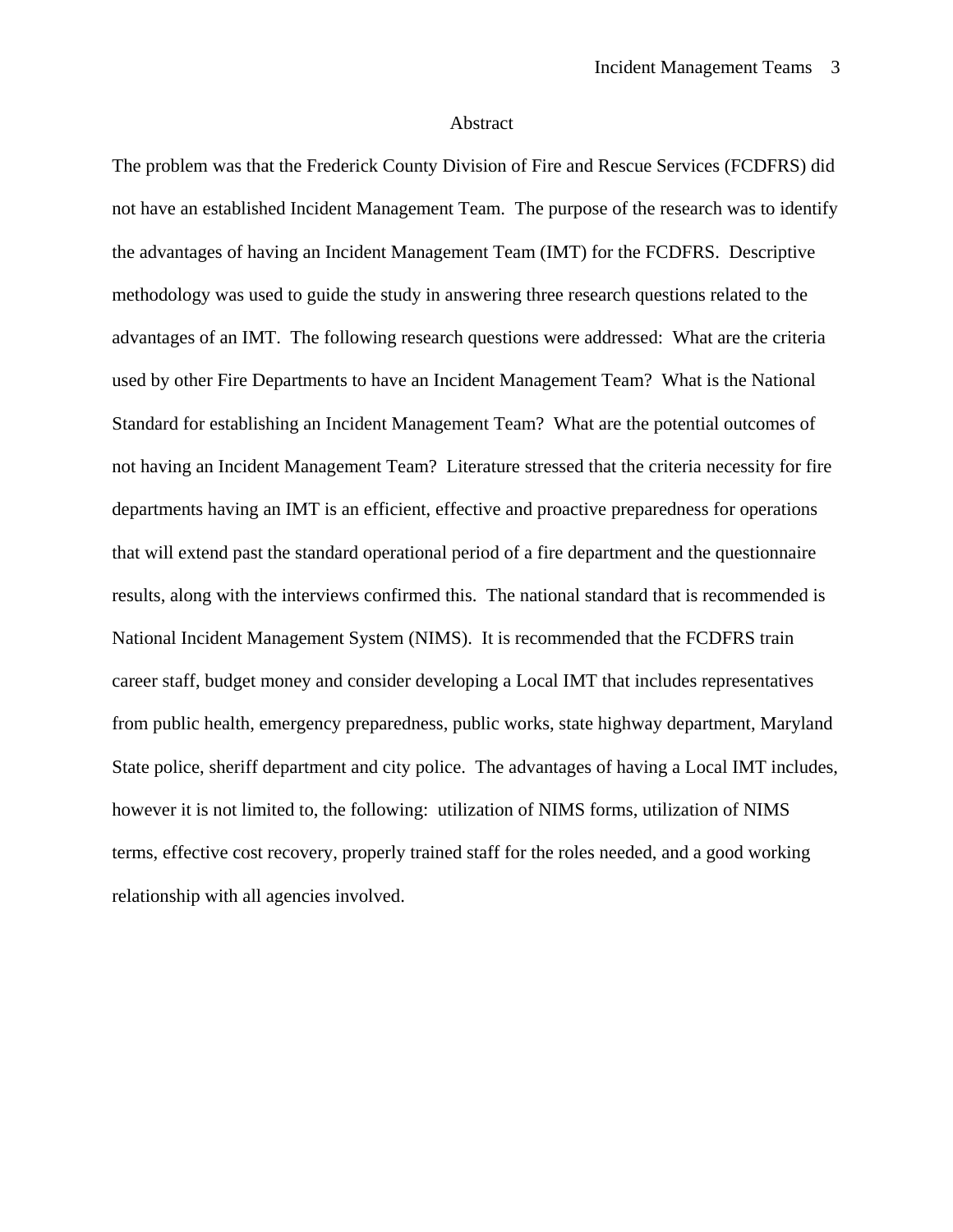# Table of Contents

|                                                               | $\overline{2}$ |
|---------------------------------------------------------------|----------------|
|                                                               | 3              |
|                                                               | 4              |
|                                                               | 5              |
|                                                               | 5              |
|                                                               | $\overline{7}$ |
|                                                               | 13             |
|                                                               | 16             |
|                                                               | 26             |
|                                                               | 28             |
|                                                               | 30             |
| Appendices                                                    |                |
|                                                               | 32             |
|                                                               | 33             |
| Appendix C: Metro Departments that Responded to Questionnaire | 38             |
| <b>Tables</b>                                                 |                |
| Table A: Volume of Emergency Incidents from 2002 to 2008      | 6              |
|                                                               | 9              |
|                                                               | 14             |
|                                                               | 15             |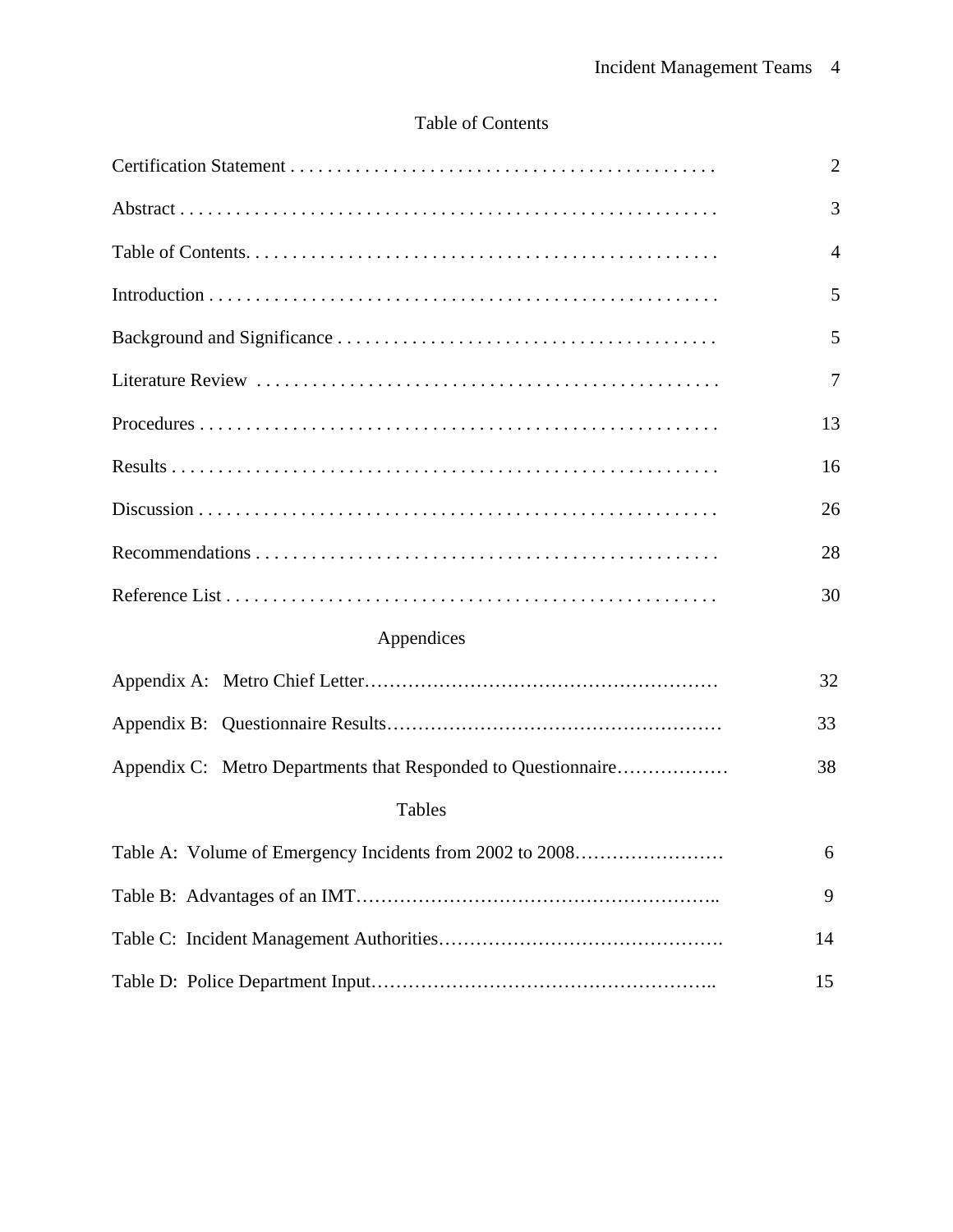#### Introduction

The fire service has taken on more than suppression activities in order to keep up with the demands from the customers it serves. Progressive departments take care of hazardous materials, trench collapse, confined space rescue, terrorism threats and swift water rescue incidents (Collins, 2005). Fire departments should be prepared and committed to providing a quality of service that includes proper equipment and personnel trained to mitigate all emergencies. It is also the responsibility of the jurisdictional fire department to have in place a means to be proactive in mitigation of large scale emergencies that will go beyond one or more operational periods (Collins, 2005). This leads to the research problem that will be addressed in this applied research project. The research problem is that the Frederick County Division of Fire and Rescue Services lacks an Incident Management Team (IMT).

 The purpose of this research is to identify the advantages of having an Incident Management Team for the Frederick County Division of Fire and Rescue Services. Descriptive methodology was used to guide this research in answering the following research questions: What are the criteria used by other Fire Departments to have an Incident Management Team? What is the National Standard for establishing an Incident Management Team? What are the potential outcomes of not having an Incident Management Team?

#### Background and Significance

 The Frederick County Division of Fire and Rescue Services (FCDFRS) is comprised of 383 career staff that provides fire and emergency medical services, along with hazmat, confined space rescue, trench rescue and swift water rescue. The career staff supplements the 750 volunteers in 21 stations throughout the county. Frederick County encompasses 664 square miles and is the largest county landmass in the state of Maryland. Frederick County's population was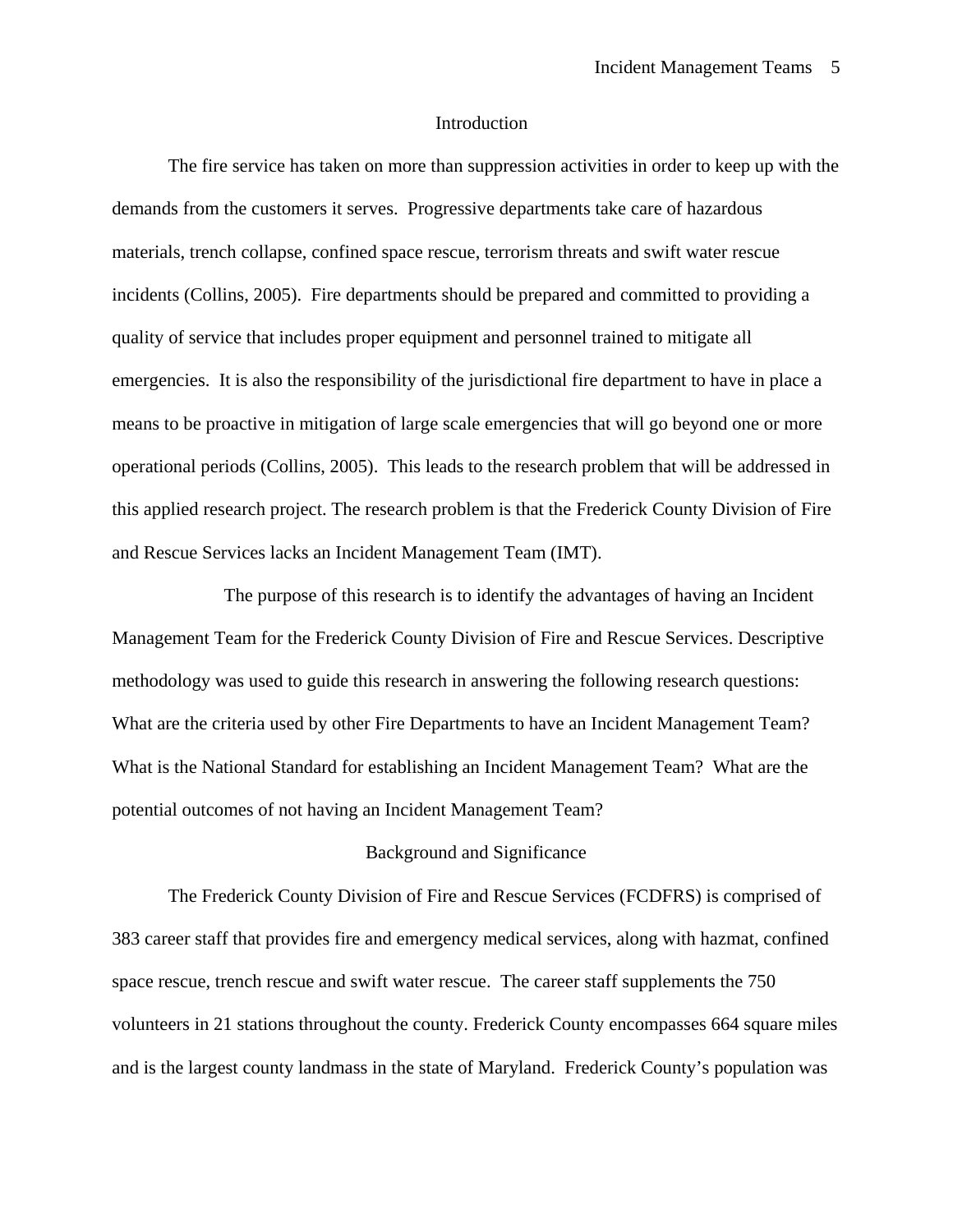215,877 in 2005 (United States Census Bureau, 2001). A July 2008 estimate by the Frederick County planning and zoning has the population of Frederick County at 232, 706 (Frederick County, 2008) Frederick County is subjected to hurricanes, winter storms, flash flooding, and hot summers. There are 84,685 housing units and 5,825 business and retail establishments as of 2001. There are 35 elementary schools, 13 middle schools, and 10 high schools (United States Census Bureau, 2001).

 Career firefighters and volunteer firefighters are dispatched to mitigate a large multitude of emergencies which are listed in Table A.

|      |                                    | Table A: Volume of emergency incidents from 200 |
|------|------------------------------------|-------------------------------------------------|
| 2002 |                                    | 22,445                                          |
| 2003 |                                    | 23561                                           |
| 2004 |                                    | 24,669                                          |
| 2005 |                                    | 23,742                                          |
| 2006 |                                    | 24,342                                          |
| 2007 |                                    | 34,999                                          |
|      | 2008 (as of August 6, 2008) 22,717 |                                                 |

2 to 2008

\_\_\_\_\_\_\_\_\_\_\_\_\_\_\_\_\_\_\_\_\_\_\_\_\_\_\_\_\_\_\_\_\_\_\_\_\_\_\_\_\_\_\_\_\_\_\_\_\_\_\_\_\_\_\_\_\_\_\_\_\_\_\_\_\_\_\_\_\_\_\_\_\_\_\_\_\_\_

(William Adams, personal communication, August 6, 2008).

Currently there is not an IMT in place in FCDFRS to mitigate significant operations of these incidents beyond the standard operational period of 24 hours.

\_\_\_\_\_\_\_\_\_\_\_\_\_\_\_\_\_\_\_\_\_\_\_\_\_\_\_\_\_\_\_\_\_\_\_\_\_\_\_\_\_\_\_\_\_\_\_\_\_\_\_\_\_\_\_\_\_\_\_\_\_\_\_\_\_\_\_\_\_\_\_\_\_\_\_\_\_\_

 A major goal from the Executive Development (National Fire Academy [NFA], 2005) course was to focus attention of the executive fire officers as leaders in their departments to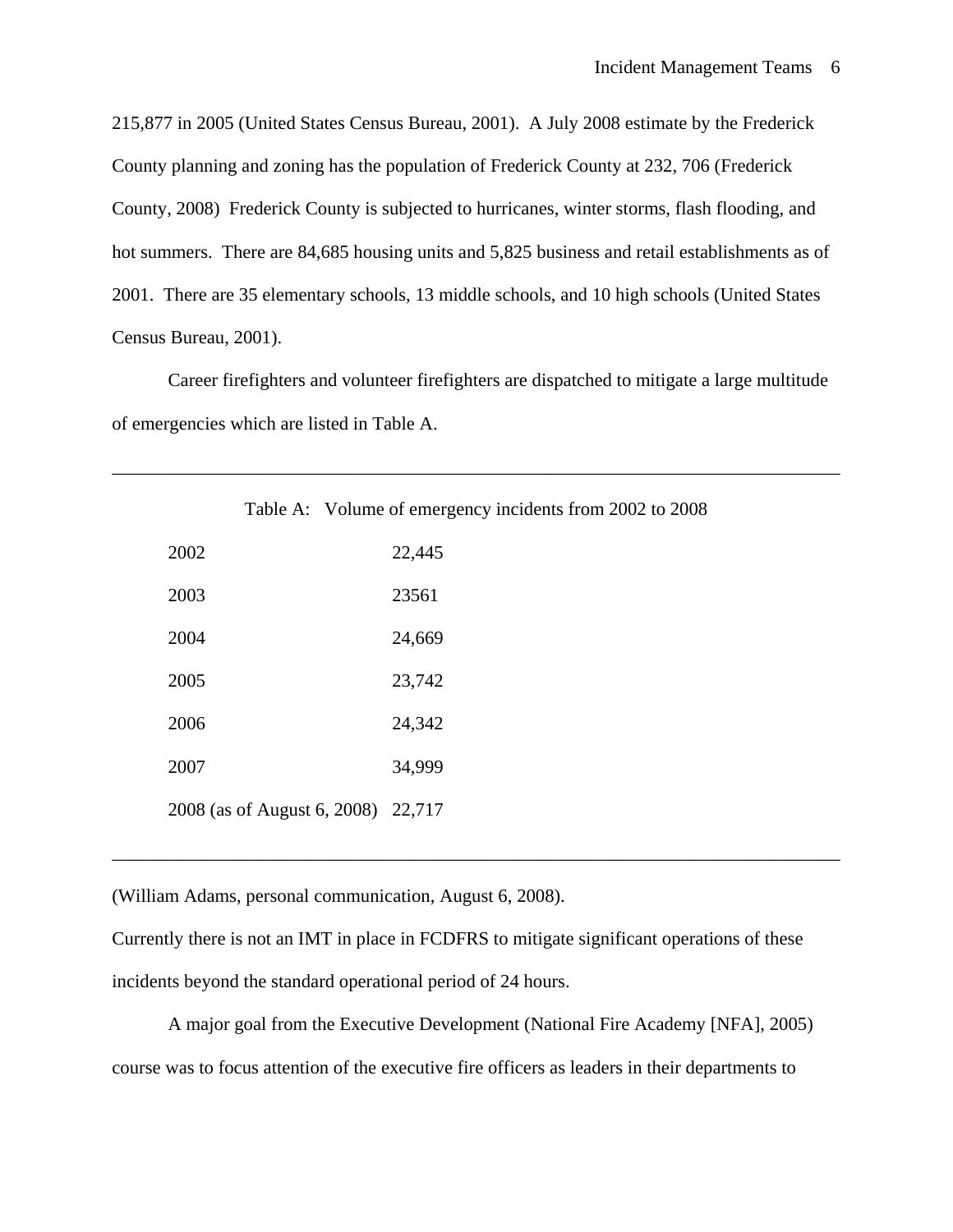address problems, not walk by them. An IMT would be one approach for the FCDFRS to solve a lack of preparedness in mitigation of large scale incidents that extend into extra operational periods. This directly relates to the United States Fire Administration (National Fire Academy, [NFA], 2005) Operational Objective number four, "to promote within communities a comprehensive, multi-hazard risk reduction plan led by the fire service organization" and (NFA, 2005) Operational Objective five, "appropriately respond in a timely manner to emergent issues" (p.3).

 In summary, this research is significant because it could provide the Frederick County Division of Fire and Rescue Services with a guide, grounded in good research and literature appropriate to the subject. The following section begins this journey by reviewing literature reflection of the advantages of an Incident Management Team.

#### Literature Review

 The literature review for this applied research began during the researcher's participation in the Executive Analysis of Fire Service Operations in Emergency Management at the National Fire Academy in Emmitsburg, Maryland. The on-line card catalog was useful in locating books and journals on the subject of Incident Management Team. The Internet was used to do additional searches for IMT.

 On February 28, 2003 President Bush signed Homeland Security Presidential Directive 5 (HSPD-5) National Incident Management System (NIMS) and the Incident Command System which requires the development of a National Response Framework (NRF) to manage all human made or natural disasters, including wildland fires (Buckman III, 2005). This HSPD-5 also requires all state, local and federal response agencies to become compliant with NIMS. The National Wildfire Coordinating Group (NWCG), which consists of the United States Forest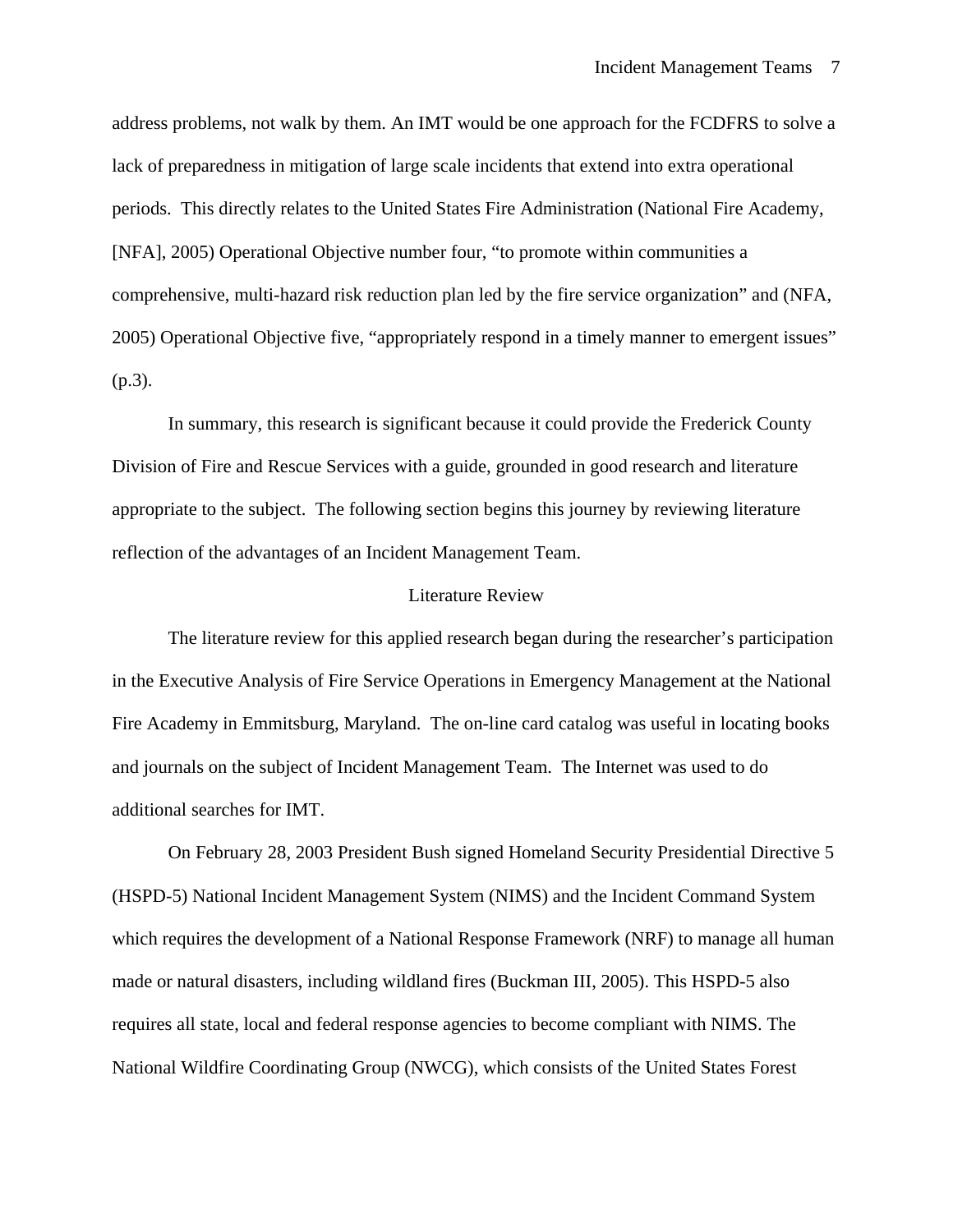Service, the National Park Service, the Bureau of Land Management, and the Federal Emergency Management Agency, establishes minimum training requirements and procedures for deployment of IMTs (Buckman III, 2005). IMTs are identified by the following four categories: Type I, Type II, Type III and Local.

 A Type I team has the ability to deploy anywhere in the nation, and will be able to manage all aspects of a major incident. On September 11, 2001 a Type I team was deployed to New York and the Pentagon. This team provides incident management to include the planning and coordination necessary for the transportation, housing, and operational needs of thousands of fire fighters and support personnel. Type I teams consist of 35 to 50 staff and they manage incidents that extend over many operational periods. They also involve Federal resources as stated in National Fire Protection Association (NFPA) Standard 1561 (NFPA 1561, 2008). Most Type I responses have an operational section of 500 per operational period and the total incident personnel may exceed 1000.

 A Type II team can be deployed as a self sufficient management team for responses of multiple agencies crossing over political boundaries. Type II teams have between 20 and 35 members (NFPA 1561, 2008). They respond to incidents where operational section personnel reach 200 per operational period and total incident personnel approach 500.

 The Type III team is a complete self sufficient organization that has the ability to manage an incident which requires coordination of local or regional agencies. This team is usually comprised of 10 to 20 trained personnel. Incidents a Type III team may handle include: floods, earthquakes, or planned mass gathering events.

 A Local IMT is a single and or multi-agency team for expanded incidents, typically formed and managed at the city or county level or by a pre-determined regional entity. Local IMTs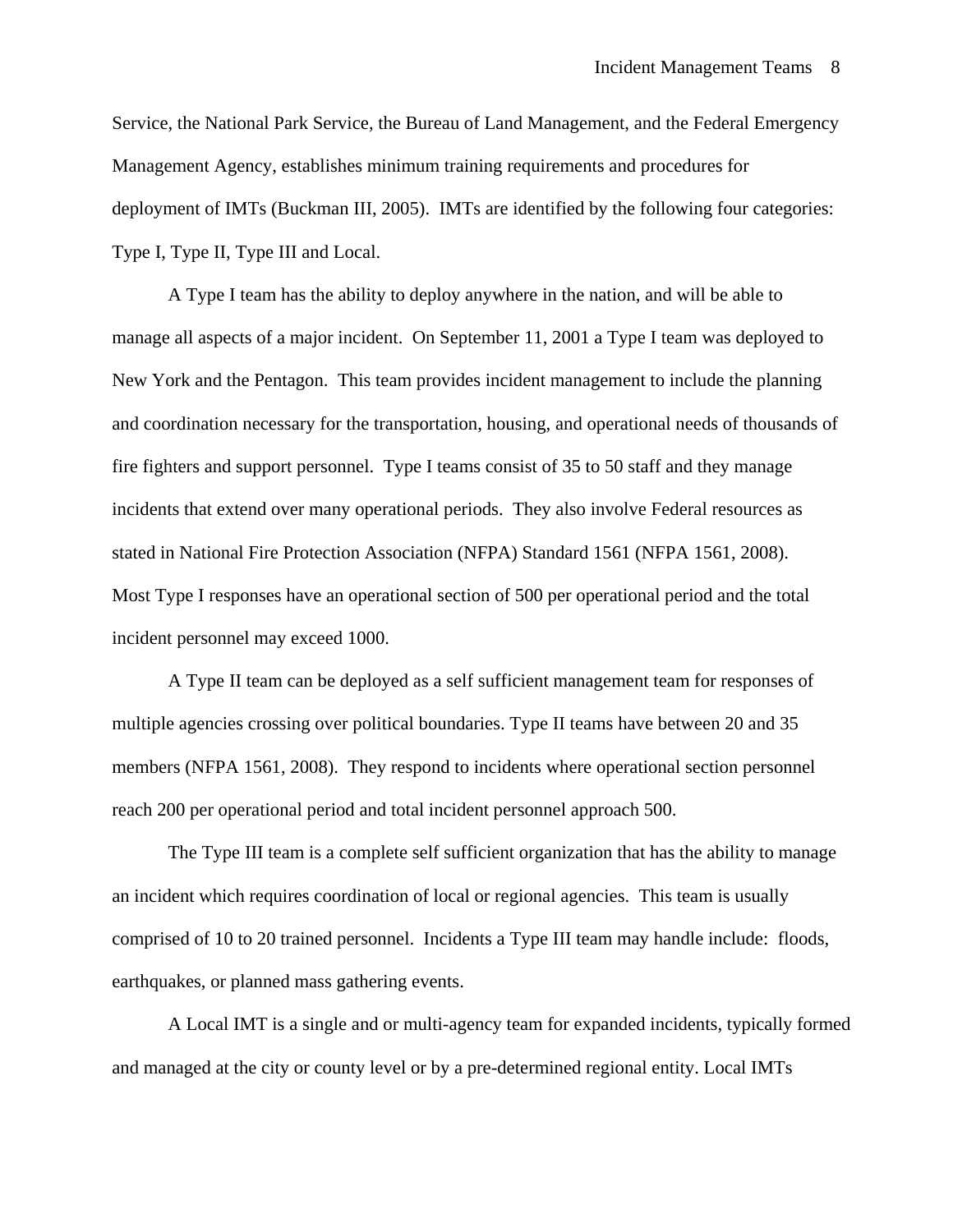consist of fire, emergency medical service, department of public works, public health and or police from a larger city or county. It can be activated to a complex incident such as a major structure fire or hazardous material spill. A local team can also activate for a local event. This team is usually comprised of seven to ten trained personnel who respond to incidents that are typically contained within one operational period. The team can also arrive on scene of a larger incident and set up operations prior to a Type I, II or III team arriving. The only way the incident command system and IMT can work and expand as needed is for the members to be trained and proficient in its use (Buckman III, 2005). To become proficient teams will need to participate in tabletop drills and use the system on a routine basis.

Table B lists the advantages of having an IMT.



\_\_\_\_\_\_\_\_\_\_\_\_\_\_\_\_\_\_\_\_\_\_\_\_\_\_\_\_\_\_\_\_\_\_\_\_\_\_\_\_\_\_\_\_\_\_\_\_\_\_\_\_\_\_\_\_\_\_\_\_\_\_\_\_\_\_\_\_\_\_\_\_\_\_\_\_\_\_

common terminology management by objectives reliance on an incident action plan manageable span of control pre-designated incident mobilization center locations and facilities comprehensive resource management integrated communications chain of command and unity of command accountability of resources and personnel deployment \_\_\_\_\_\_\_\_\_\_\_\_\_\_\_\_\_\_\_\_\_\_\_\_\_\_\_\_\_\_\_\_\_\_\_\_\_\_\_\_\_\_\_\_\_\_\_\_\_\_\_\_\_\_\_\_\_\_\_\_\_\_\_\_\_\_\_\_\_\_\_\_\_\_\_\_\_

(NIMS, 2008)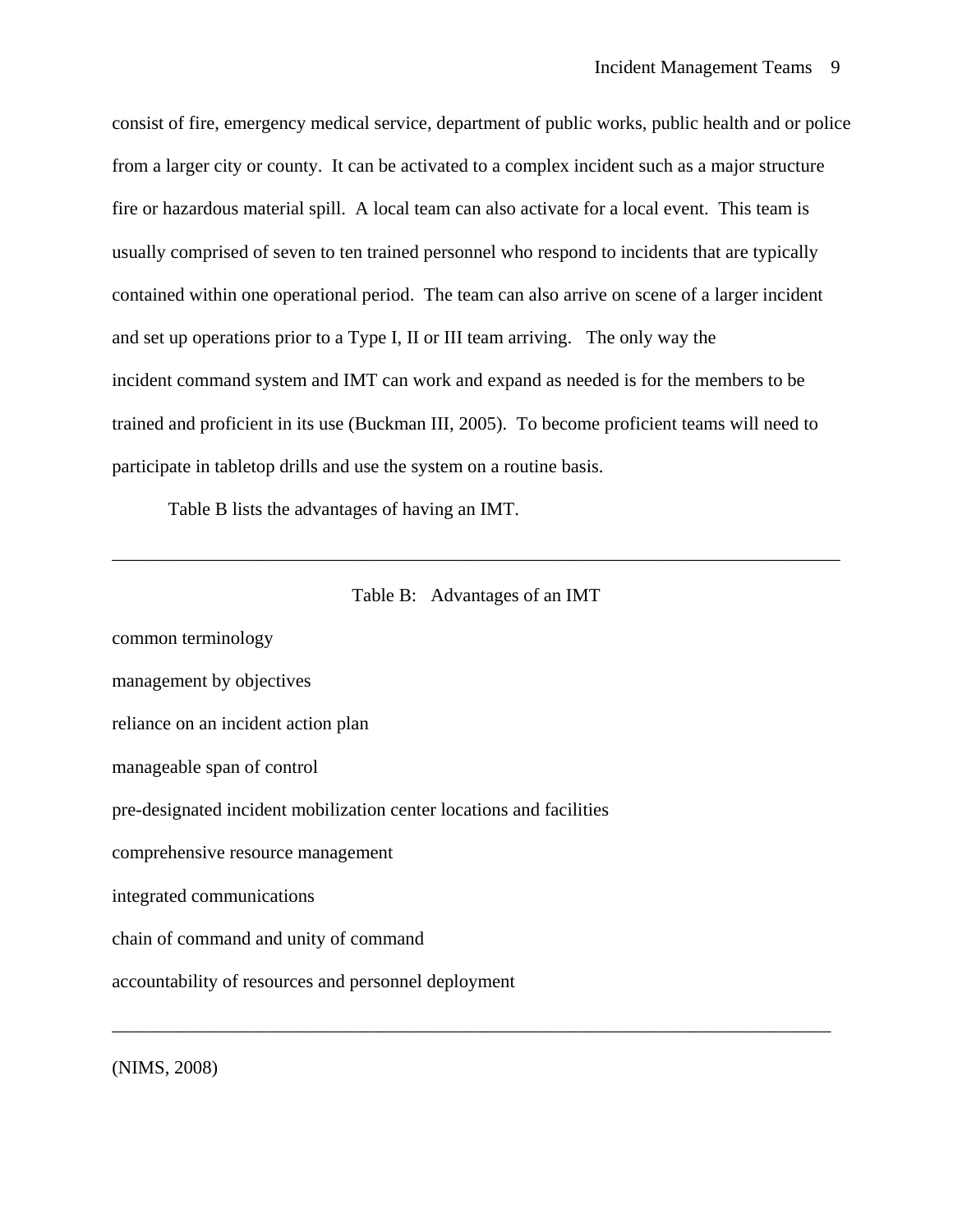According to NFPA 1561 an IMT should be capable of filling the command and general staff positions. The Authority Having Jurisdiction (AHJ) should develop qualifications of each position based on the roles and responsibilities identified in NFPA 1561. The local agency is responsible to provide training for the individuals that will fill the positions. IMT members need to be trained together with full scale exercises and simulations of sufficient number to develop their proficiency and maintain skills (NFPA 1561, 2008).

 "One of the greatest strengths of the Incident Command System is the common planning process that is used to move an incident from an initial response to a proactive response" **(**Deal, T., de Bettencourt, M., Huyck, V., Merrick, G., Mills, C., (2006) p. xvii). Responders must continually assess the situation and adjust their strategies and tactics to match the reality of what is taking place in the field. IMT can assist the Incident Commander to effectively accomplish this task through the utilization of a unified command of many agencies. IMT's can respond to support the local incident commander who is knowledgeable in the everyday use of ICS but may not have the experienced personnel to fill all the Command and General Staff functions needed at large complex incidents (Consortium Book 2, 2007).

 Purpura (2007) states "management theory explains disasters as political and organizational problems" (p 247). He further states that vulnerability to the disasters can be reduced through effective leadership and improved planning. To accomplish this leaders have the responsibility to partner with a wide variety of players to reach objectives that reduce vulnerability. IMT can assist emergency management on preparation as well as coordination of response and resources during emergencies. Purpura (2007) states "that a national response plan is now in place to coordinate structures, roles and responsibilities among the federal, state and local levels of government for large incidents" (p. 248).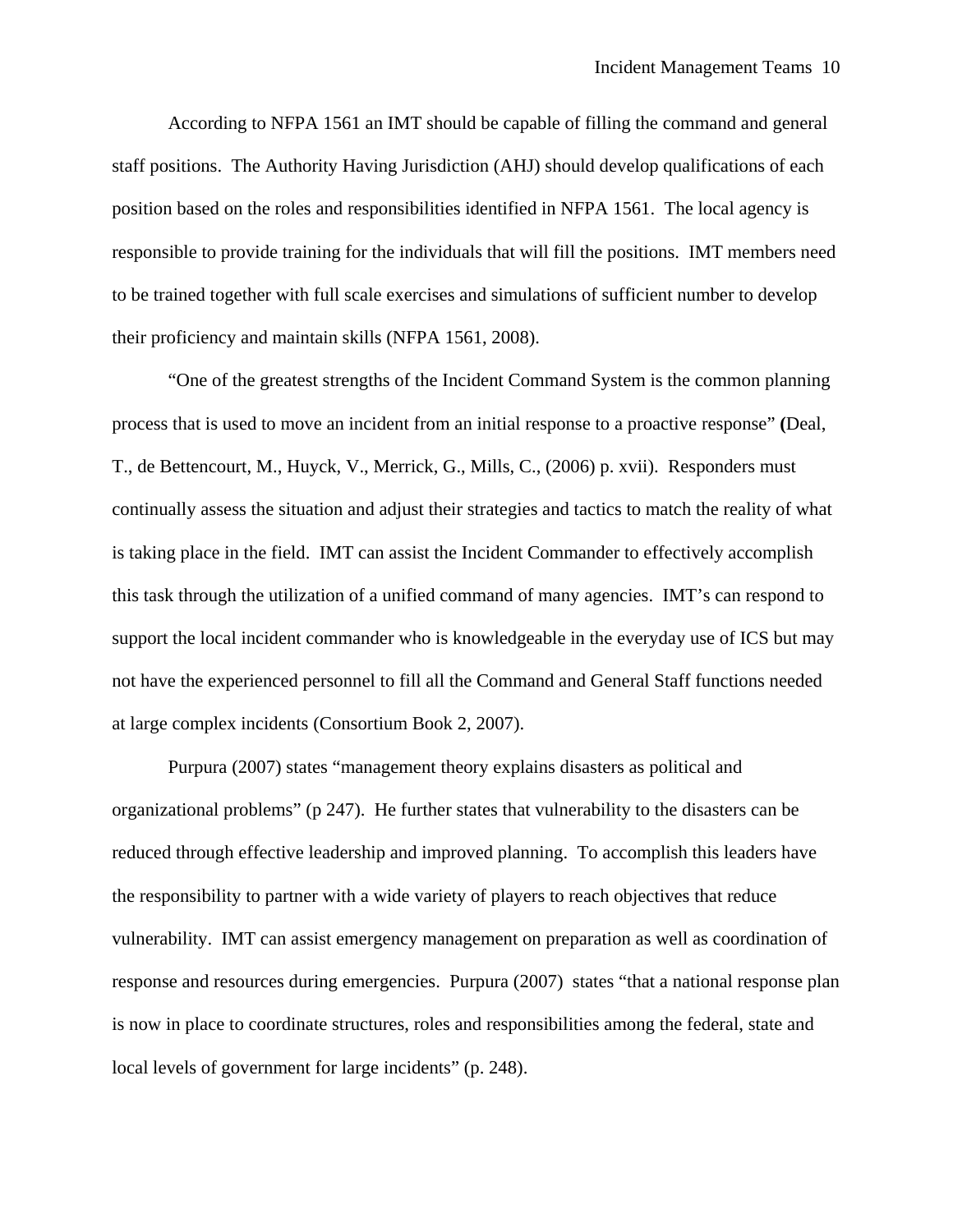Each member of an IMT is highly trained and qualified in areas such as communications, safety, technology, tactics, operations, or command (Molino, 2006). Since the World Trade Center event it has become apparent that more incident management teams are needed in local and regional areas to affect an immediate response to incidents. This recommendation has been made by the Department of Homeland Security (DHS) and state and local governments. Incident management teams are welcomed by those who mitigate emergencies, especially those who stand to lose financially in an incident. IMT's can aid in the emergency management of the following: natural disasters, train derailments, airplane crashes, terrorist incidents as well as civil unrest situations. Utilizing IMT and unified command, where each participant must be committed to working together to solve a common problem, will enhance the job of the incident commander during large, complex and long duration incidents. The response will run more smoothly and lives will be saved. This proactive management control of hazards is essential for communitywide emergencies (Erickson, 2006). The IMT also works with the Emergency Operations Center (EOC) during these large incidents. The EOC handles the communitywide situations while the IMT takes care of a specific incident. An EOC can manage the complex, specialized and large scale support that will be utilized (Lindell, 2007)

 The incident commander (IC) is in charge of the incident and is responsible for the completion of three strategic goals: life safety, incident stabilization and property conservation. An IC must also build a command structure that matches the organizational needs of the incident. The IC must also translate the strategic priorities into tactical objectives and assign the resources that are required to perform the tactical assignments. (NFPA, 2004) An IMT will report directly to the incident commander and will provide the needed resources to mitigate the emergency. The IMT also assists the incident commander with the span of control, which is best at three to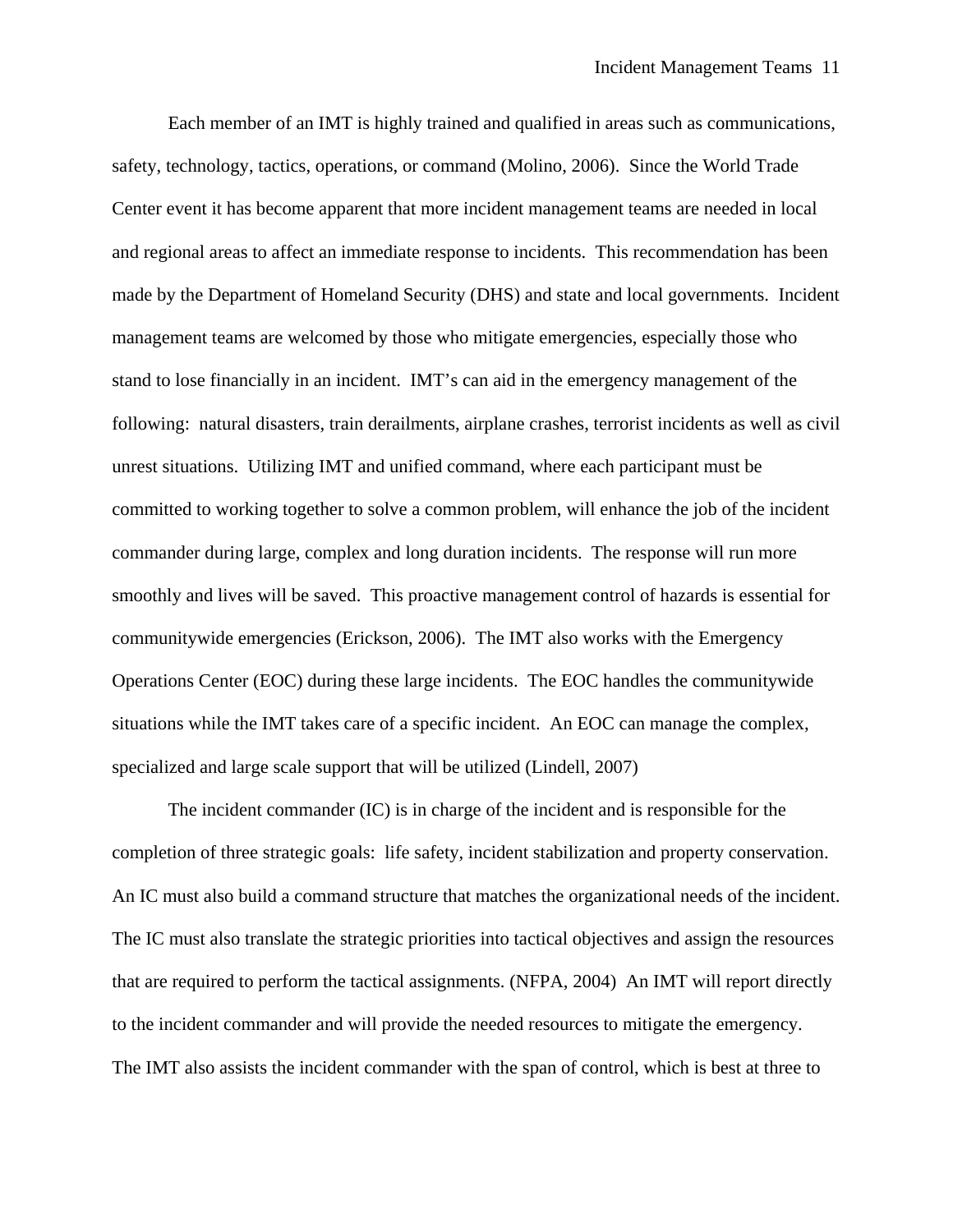five staff reporting to him/her (Coleman, 2008). The operations section is responsible for managing the tactical operations at the incident site and is focused on reducing the immediate hazard, saving lives, and property, establishing situation control and restoring normal conditions. The operations chief and the primary leadership should be well informed regarding the logistics section, which acquires the needed resources. According to (Callsen, C., Christen, H., Cilluffo, F., Maniscalco, P., Miller, G., Walsh, D. 2005), "without a well organized flow of ground support, personnel, supplies and specialized equipment, the Operations section will quickly come to a standstill" (p. 34).

 A successfully managed multi agency incident will occur only when the participating agencies' personnel have confidence in each other's competencies, authorities, responsibilities, and limitations as they relate to the incident (Consortium Book 1, 2007). All the agencies that are mitigating the emergency must have a coordinated strategy, attitude of cooperation, and resource utilization which will bring control of the incident.

 Telephone interviews were conducted to see what are the potential outcomes of not having an IMT in Frederick County as well as what the advantages would be. The following individuals of the FCDFRS, Chief Gene Mellin, Operations Chief Doug Brown, Battalion Chief Dennis Wenner, and Battalion Chief Tom Coe, were interviewed in person. These individuals were asked if they would be willing to have staff get training in IMT operations? The findings will be found in the Results section.

 A questionnaire was developed to gain input for the research to help answer the three problem questions. The questionnaire was sent to the Metro Fire Chiefs across the nation. The findings of this questionnaire can be found in Appendix B.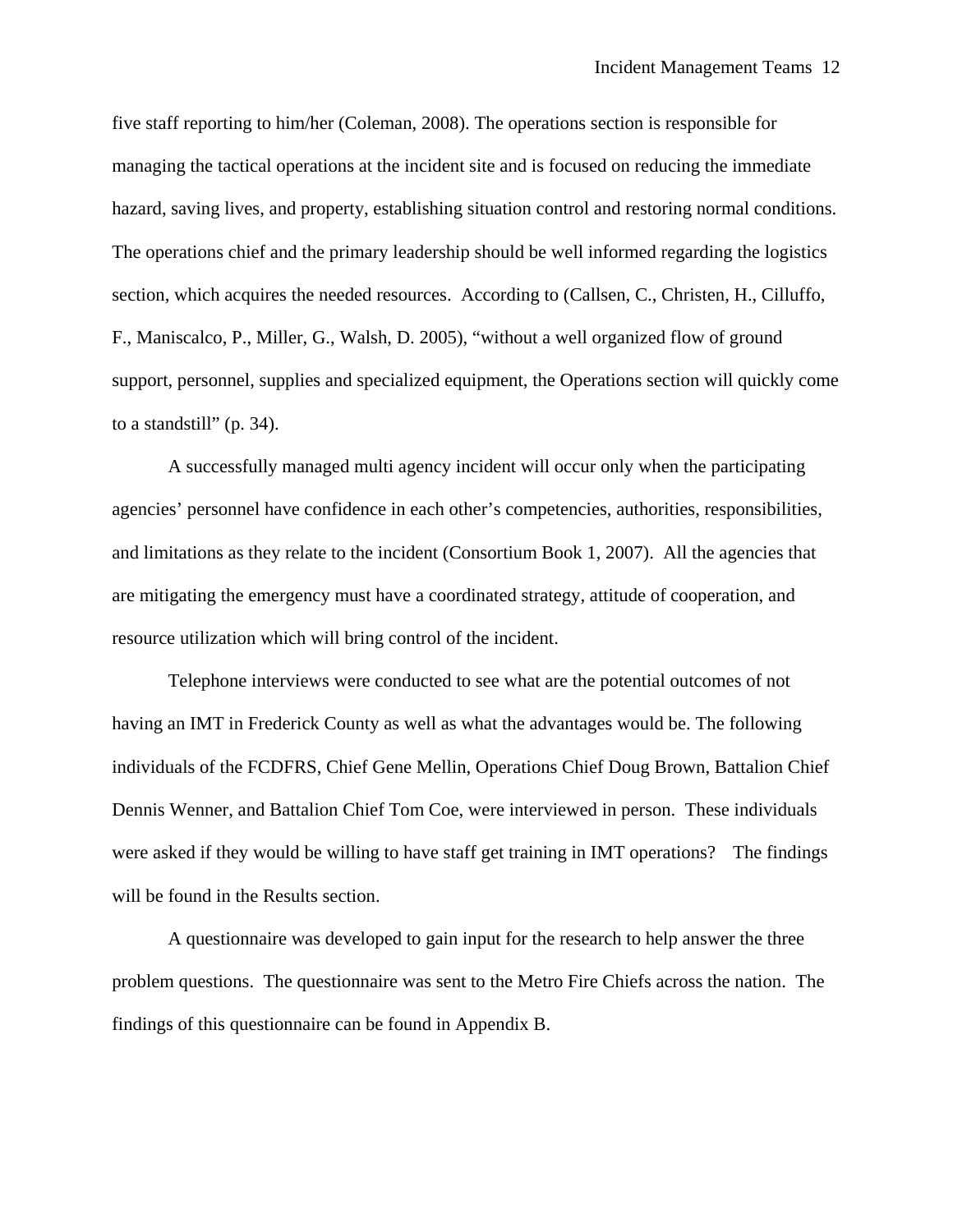The literature review provided a look at how one can see that it is important to utilize an IMT to lower the risk to firefighters as well as mitigate large incidents in a safe manner with the appropriate resources in a timely manner. The literature also identified the need for a proactive, efficient and effective county departmental IMT that will foster good will across all the departments that comprise the IMT. The following section presents the descriptive procedures used in searching for answers to the research questions are reviewed.

#### **Procedures**

 The procedures for the ARP started with finding out who are the leading authorities in incident management teams. This was accomplished by doing a search on the web of IMT. Books were read dealing with incident management teams. TRADENET, a training resource and data exchange program which is a regionally based network designed to foster the exchange of fire related training information and resources among federal, state and local governments, was utilized to try to determine fire departments that have IMT's in place. The questionnaire was developed to help answer the research problem questions. This questionnaire was developed based on information from reading National Fire Protection Association 1561 (NFPA, 2002) standard on emergency services incident management system, reading literature on IMT's gained in the literature review and from interviews. The cover letter for the questionnaire is in Appendix A and the questionnaire was to address research questions one and three. This was accomplished by mailing the letter in Appendix A with a link to the questionnaire displayed in Appendix B to them. The results of the questionnaire can be found in Appendix B. The departments that assisted in giving a reply to the questionnaire can be found in Appendix C. There was a 97% response from the 133 questionnaires sent to metro fire departments. The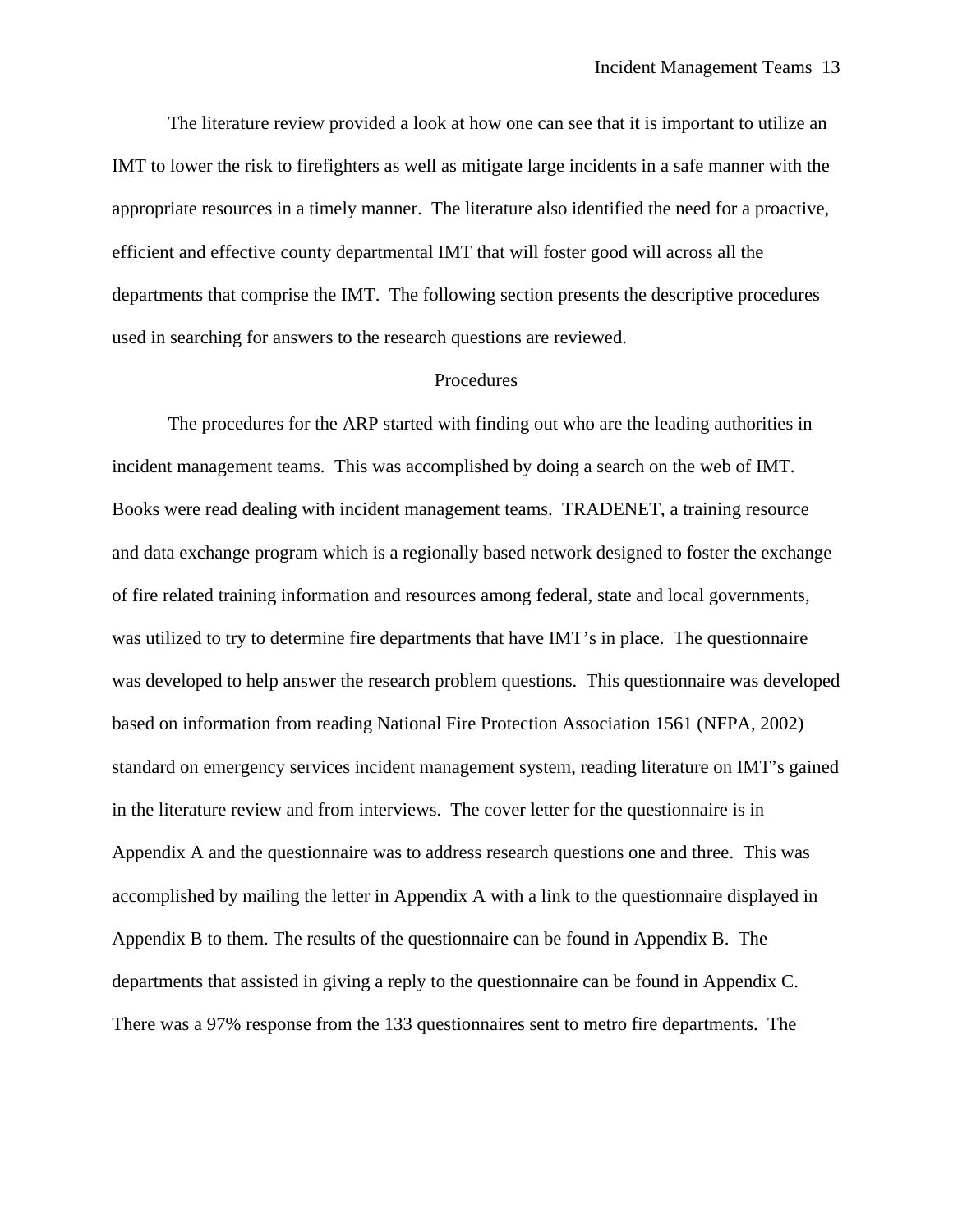metro fire department responses were utilized to assist in determining the advantages of an IMT through the responses of the potential outcomes of not having an IMT.

 Telephone interviews were conducted with the following IMT authorities listed in Table C.

#### Table C: Incident Management Authorities

\_\_\_\_\_\_\_\_\_\_\_\_\_\_\_\_\_\_\_\_\_\_\_\_\_\_\_\_\_\_\_\_\_\_\_\_\_\_\_\_\_\_\_\_\_\_\_\_\_\_\_\_\_\_\_\_\_\_\_\_\_\_\_\_\_\_\_\_\_\_\_\_\_\_\_\_\_\_

Deputy Chief John Scholtz, of the Anne Arundel County Maryland Fire Department Steve Foley, Program Manager for all hazard IMT (AHIMT) Technical Assistance program at the National Fire Academy Phil McLaughlin, past Fire Commissioner of the Philadelphia Fire Department and professor at the National Fire Academy Assistant Chief Daryl Louder, Fairfax County Virginia Fire and Rescue Department Chief David Purchase, Norton Shores Michigan Fire Department Chief Cindy Dick, Tallahassee Florida Fire Department

They were found by doing web searches on the topic of IMT's and those whom replied would suggest others to contact, to see what are the criteria used by other fire departments to have an incident management team and what are the potential outcomes of not having an IMT.

 Emergency Management Agencies representatives from various states across the nation were interviewed by phone to gain insight on advantages of IMT's to them. The following gave input; Charlie Bryant, Tennessee State level Assistant Director of Response, Harold Thiele, Miami Township Ohio Emergency Management, Al Brendt, Assistant Director of Nebraska Emergency Management Agency, and Kim Lee, Unit Chief of Emergency Management for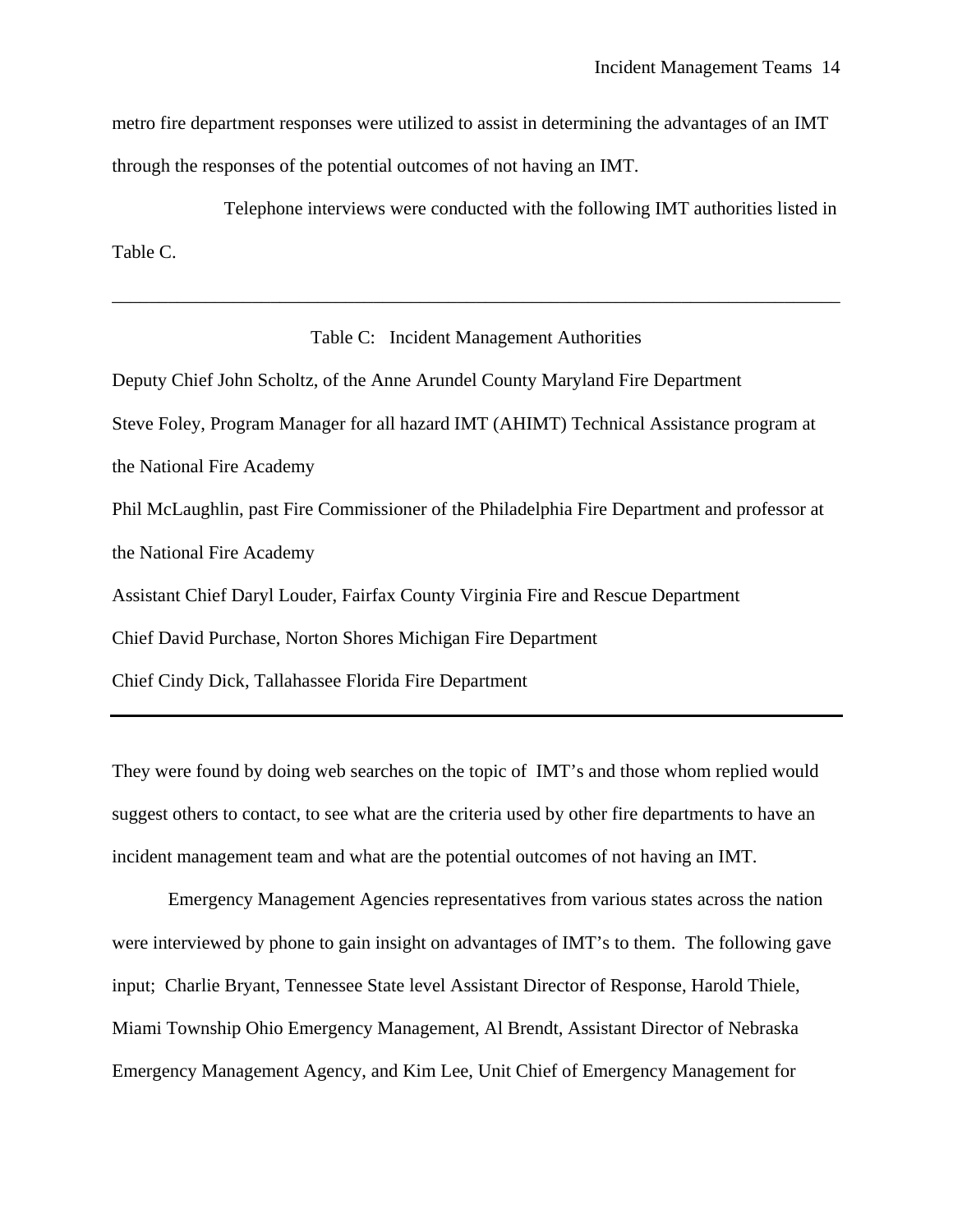Wyoming, and Washington State Emergency Management Response Section Manager Paul McNeil.

 Police departments were also analyzed to see how they utilize IMT's. They were asked to response to the same questions as the Metro Fire Chiefs. Table D list the police departments that supplied input through phone interviews:

#### Table D: Police Department Input

\_\_\_\_\_\_\_\_\_\_\_\_\_\_\_\_\_\_\_\_\_\_\_\_\_\_\_\_\_\_\_\_\_\_\_\_\_\_\_\_\_\_\_\_\_\_\_\_\_\_\_\_\_\_\_\_\_\_\_\_\_\_\_\_\_\_\_\_\_\_\_\_\_\_\_\_\_\_

Officer Mark Johnson, California Highway Patrol

Lieutenant Tony Gibson of the Scottsdale Arizona Police Department Lieutenant Glenn Graviec of the San Bernardino California Police Department Critical Incident Planner Trent Walker of the Greensboro North Carolina Police Department Captain Naomi Broughton of the City of Charleston South Carolina Police Department Patrol Officer Bill Muhlfeld of the City of Knoxville, Tennessee Police Department Captain John Mahshie, Cape Coral Police Department Public Information Officer Hugo Benettieri of the East Hartford Connecticut Police Department

 The following were interviewed from the Frederick County Division of Fire and Rescue Services; Chief Gene Mellin, Operations Chief Doug Brown, Battalion Chief Tom Coe, and Battalion Chief Dennis Wenner.

\_\_\_\_\_\_\_\_\_\_\_\_\_\_\_\_\_\_\_\_\_\_\_\_\_\_\_\_\_\_\_\_\_\_\_\_\_\_\_\_\_\_\_\_\_\_\_\_\_\_\_\_\_\_\_\_\_\_\_\_\_\_\_\_\_\_\_\_\_\_\_\_\_\_\_\_\_\_

 The interviews varied in time from twenty minutes to an hour. The interviews of FCDFRS personnel, National Fire Academy AHIMT program director Steve Foley and past Philadelphia Fire Commissioner and current instructor at the National Fire Academy Phil McLaughlin were done in person. Interviews of the following were done by telephone calls: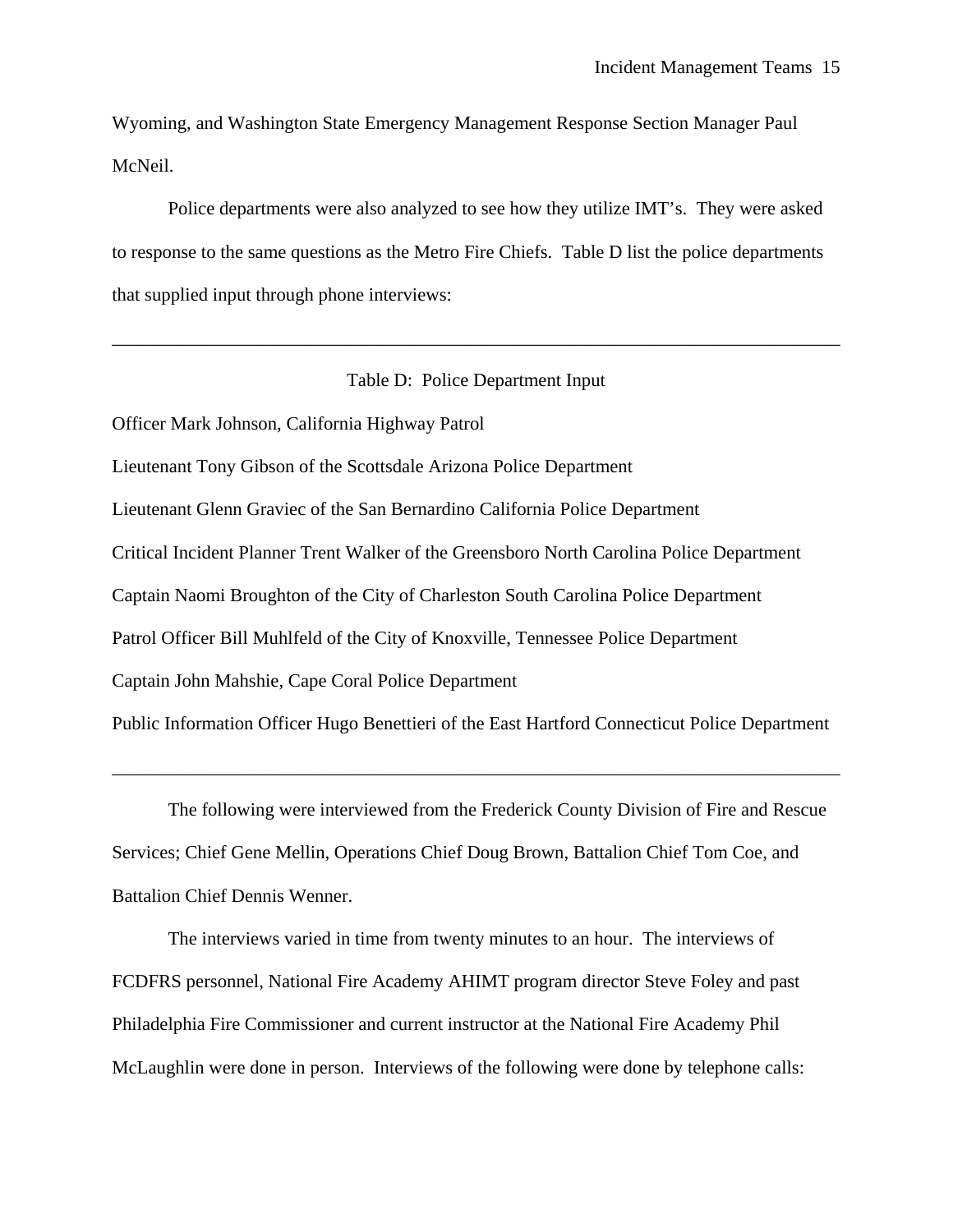Deputy Chief John Scholtz, Anne Arundel County Maryland Fire Department, Assistant Chief Daryl Louder, Fairfax County Fire Department, Virginia, Fire Marshal Kevin Klein, from Colorado and Chief Cindy Dick, Tallahassee Florida Fire Department.

#### *Limitations*

 The researcher attempted to contact departments thought to have IMTs in place and serving a similar size population with similar needs as FCDFRS. It was difficult to determine prior to the questionnaires being sent out as to which departments met this criteria. Some fire departments that answered the questionnaire did not post their departments name and may not be reflected in the list of questionnaire participants. Also, some of the emergency management agencies and police departments did not return the researcher's phone calls.

#### Results

 The overall results of the research identified the criteria needed for an IMT. The research questions used to guide this study were: What are the criteria used by other Fire Departments to have an Incident Management Team? What is the National Standard for establishing an Incident Management Team? What are the potential outcomes of not having an Incident Management Team? However, FCDFRS does not have in place an IMT. The criteria needed to prepare the FCDFRS for implementing an IMT and the advantages an IMT can provide to the department were determined.

 The first research question asked what are the criteria used by other Fire Departments to have an Incident Management Team? From the questionnaire results a criteria was determined that most departments utilize for their IMT. These results can be found in Appendix B.

 Phil McLaughlin, past fire commissioner of the Philadelphia Fire Department and a current instructor of the Executive Analysis of Fire Service Operations in Emergency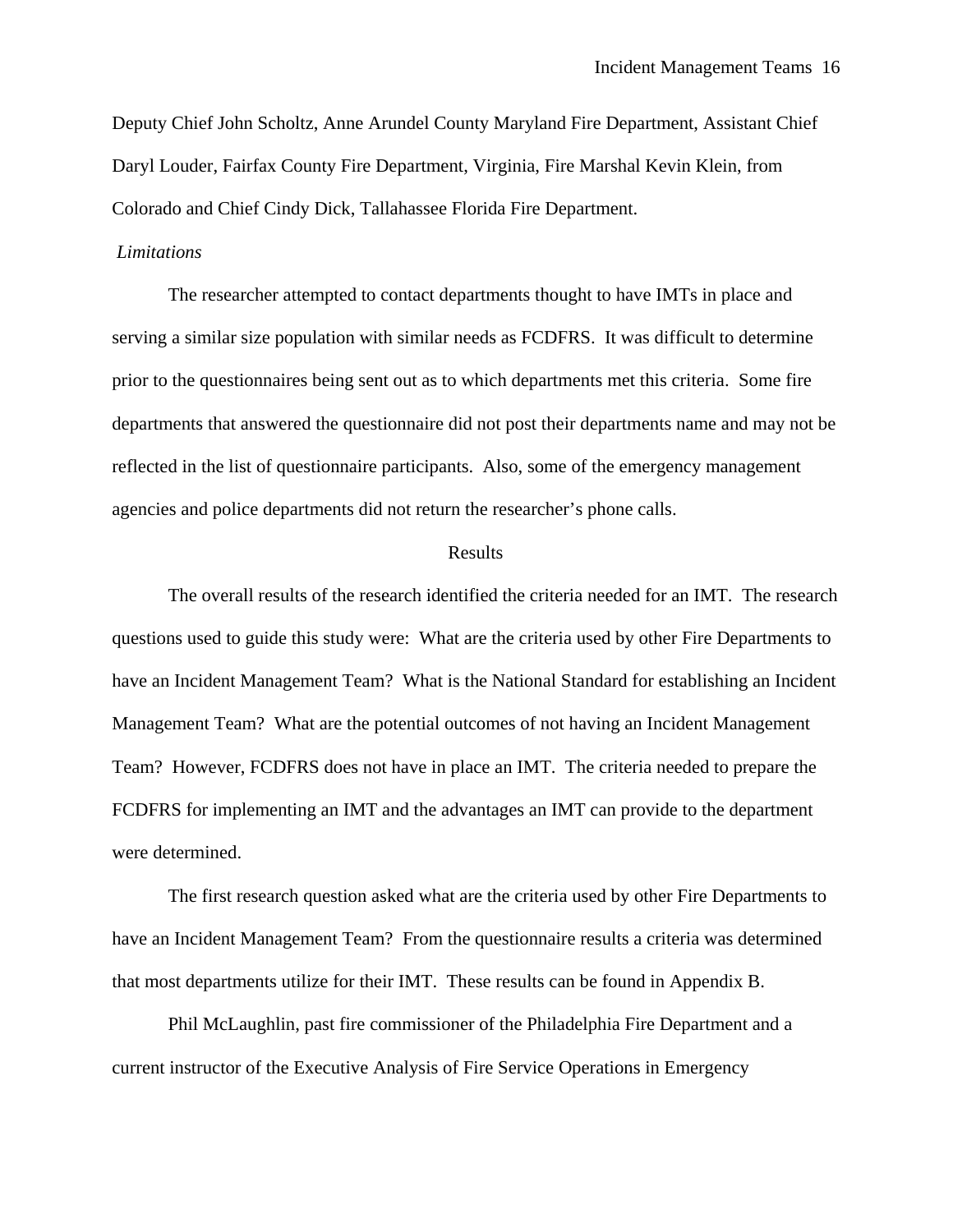Management at the National Fire Academy, was interviewed on August 7, 2008. During the interview Commissioner McLaughlin addressed the research questions of what criteria is used by other fire departments to have an incident management team, what is the National Standard for developing an incident management team and what are the potential outcomes of not having an incident management team. As for the criteria used by other departments, Commissioner McLaughlin stated (personal communication, August 7, 2008) that the incident commander (IC) must decentralize his/her responsibilities. No one can handle a large scale incident by themselves. Commissioner McLaughlin stated that (personal communication, August 7, 2008) the system utilized by the Fire Service for incident command is modeled after Fortune 500 companies and the military. It is important to establish good objectives and the functions of the strategies will work to meet those objectives that mandate the Incident Command System and National Incident Management System.

 Stephan Foley, Program Manager for all hazard incident management teams assistance program at the National Fire Academy, was interviewed on August 7, 2008 in regards to the research questions of this paper. When asked what are the criteria used by other departments to have an incident management team Mr. Foley stated (personal communication, August 7, 2008) that it is important to educate the other disciplines that will be involved with the fire service at large incidents on how an IMT operates. This includes the police departments, public health, public works and emergency management agencies. It is also important to utilize IMT at planned events so that all the players get familiar with how to operate with one another.

 Dennis Wenner, the Battalion Chief of Training, Safety and Special Operations for FCDFRS stated (personal interview, August 8, 2008) that the department has an obvious need for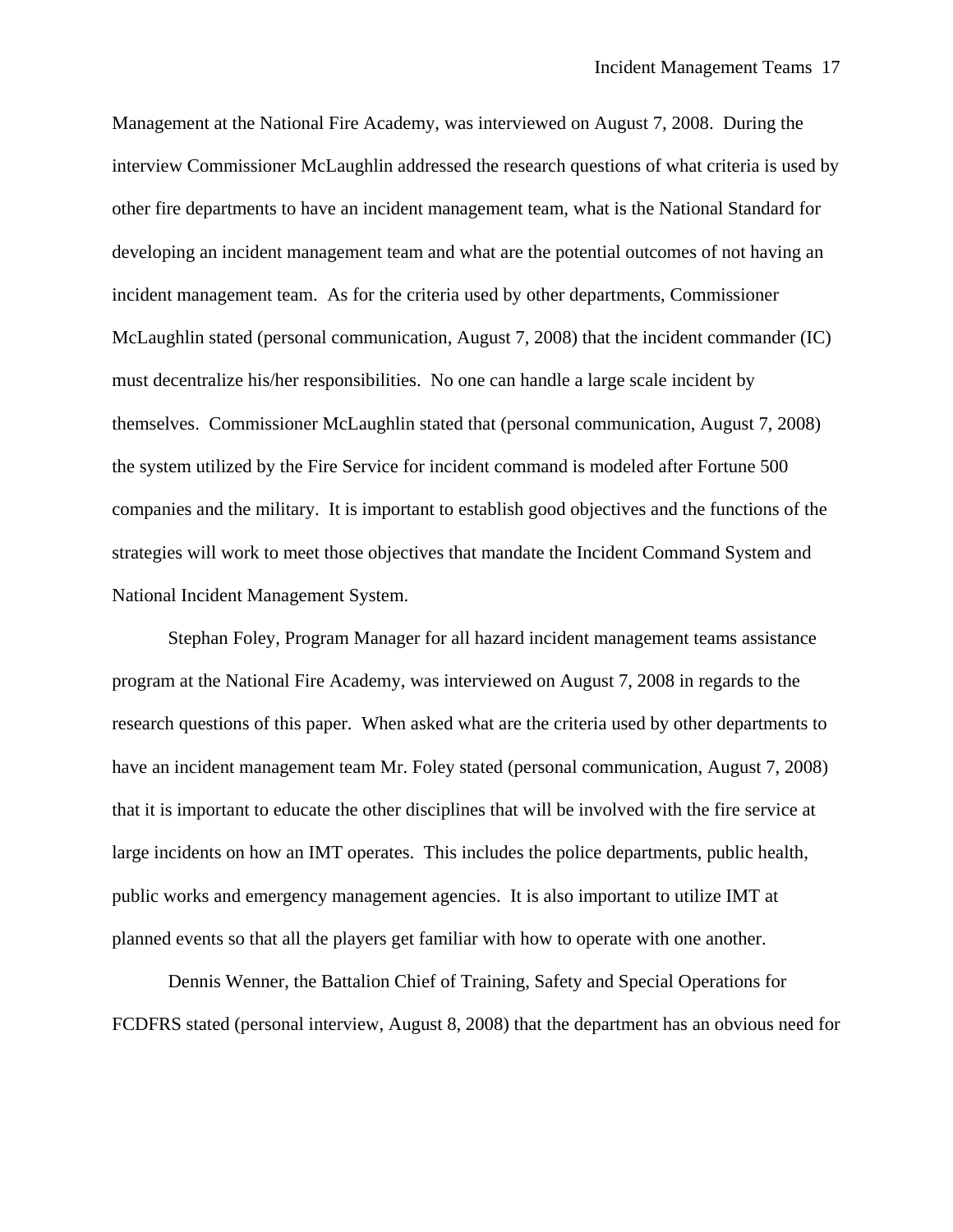an IMT. It will take support of the department along with a budget to make an IMT a reality. It will be important to have interoperability for state and national service.

 Chief of Operations Doug Brown, for the FCDFRS, responded to the criteria used by other departments by stating (personal communication, August 8, 2008) that other departments obtain buy in from police, emergency management, public works, health department, sheriff department and state police. This assists in having enough staffing for the staff and general command positions. By doing this there is a coordinated effort from all parties involved.

 Battalion Chief Tom Coe stated (personal communication, August 11, 2008) that any incident that goes past a work cycle of twelve hours should utilize an incident management team. He also believes that due to the size of the FCDFRS it should be a Local IMT and utilize the different agencies within the county to staff the positions. This joint effort will help all the players to get to know how each functions and build a good working relationship with all agencies involved.

 Assistant Chief Daryl Louder (personal communication, August 11, 2008) stated that the criteria for having an incident management team are the potential for a large scale incident, the capacity to support the team with personnel and funding for training. Deputy Chief John Scholtz (personal communication, August 11, 2008) utilizes regional criteria for his team. This is due to the fact that one area may be overwhelmed by an incident and relies on another region to assist it. Chief Cindy Dick stated (personal communication, August 11, 2008) that NIMS is the criteria used to determine her IMT. Chief David Purchase (personal communication, August 13, 2008) stated that he has a regional Type III team, which is AHIMT, which consists of Fire Department, Public Health, Emergency Services, Emergency Management, and a partnership with the National Guard, Department of Homeland Security, and the Forrest Service.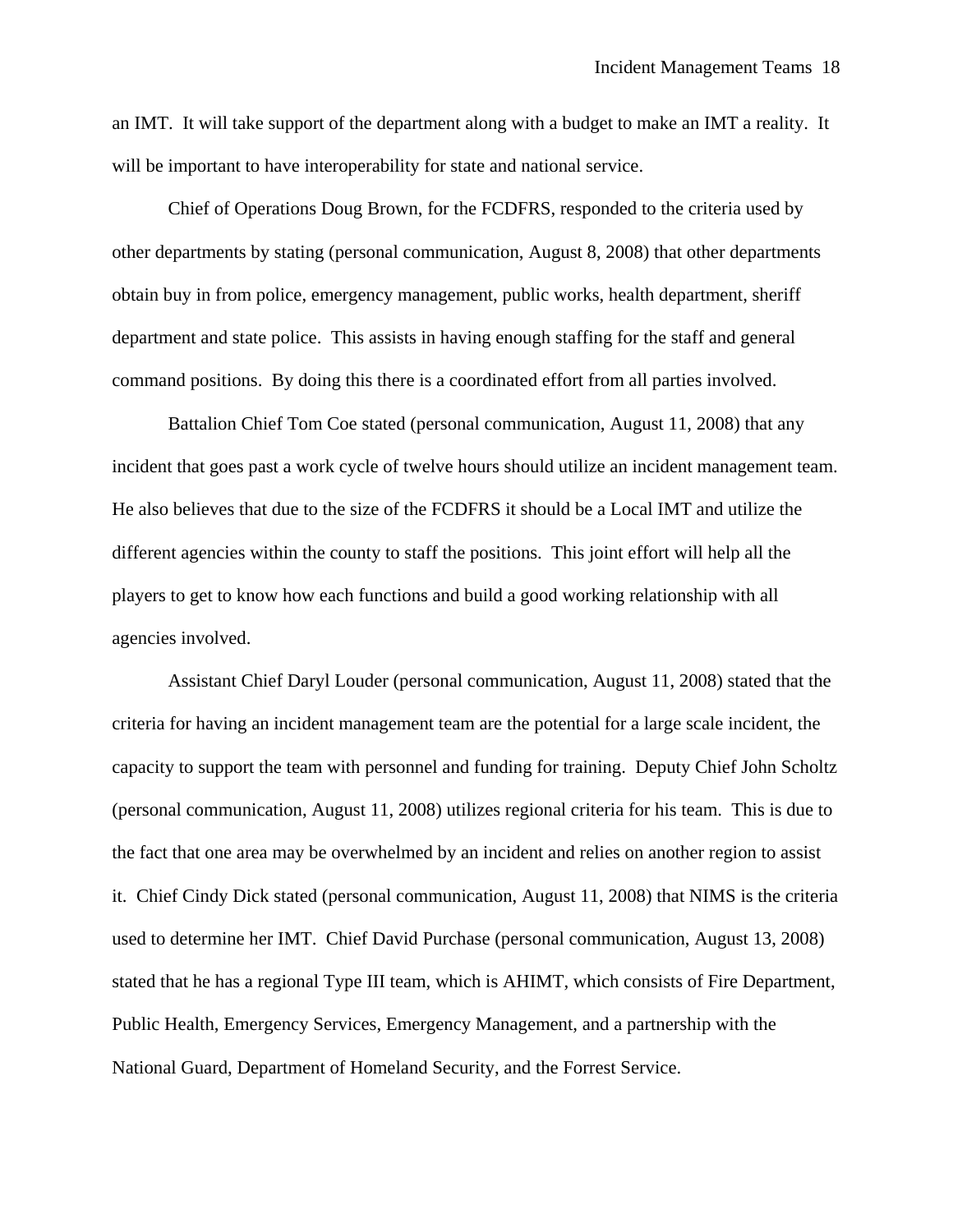The Tennessee Assistant Director of Response Charlie Bryant stated (personal communication, August 11, 2008) that his IMT is made up of different state emergency managers. They have NIMS training to level 400, they do an interface with the emergency operations center and they have representatives that have the ability to commit resources as needed. Ohio Emergency Manager Harold Thiele (personal communication, August 11, 2008) utilizes his own staff for an IMT. If he does not have enough people, he can do a recall of police and other agencies to fill those positions. In Nebraska, Al Berndt (personal communication, August 11, 2008) criteria for an IMT are from the local fire department. His staff can assist in writing an incident action plan for the incident. Kim Lee, Emergency Management Unit Chief in Wyoming (personal communication, August 11, 2008) stated that he uses Tribal resources, Department of Forestry and the fire department to have an IMT. Washington State Emergency Management Response Section Manager Paul McNeil stated (personal communication, August 12, 2008) that he coordinates command and general staff through a multi agency coordination center for the Washington State IMT. The agencies work well together and train every other month.

 Colorado State Fire Marshall Kevin Klein stated (personal communication, August 12, 2008) that the criteria used in his state for an IMT is a Type III task book. Fire Marshall Klein's team makes sure each role on the team is at least three members deep. Patrol Officer Bill Muhlfeld, City of Knoxville Tennessee Police Department stated (personal communication, August 13, 2008) that the criteria for having an IMT is dependent of the type of incident. They utilize one team for special weapons and tactic calls, another for search and rescue and another for finding missing children. These teams train every month and the focus of the training is very specific. Captain John Mahshie shared that the Cape Coral Florida Police Department criteria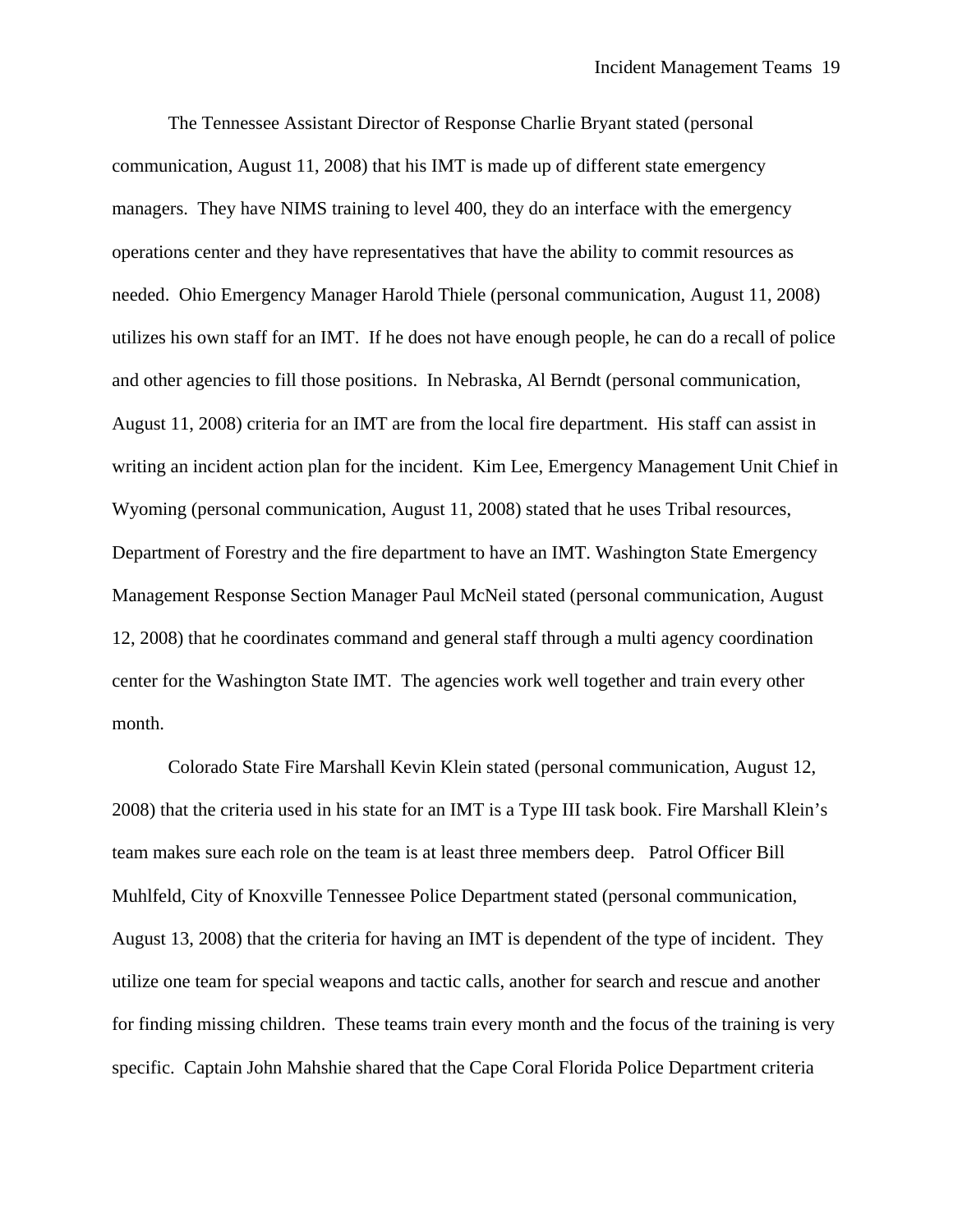for an IMT is a police decision for police incidents, emergency management for natural disasters and the fire department for fire emergencies. Critical Incident Planner Trent Walker, Greensboro North Carolina Police Department, stated (personal communication, August 12, 2008) that their IMT coordinates through the emergency management agency and there are police officers who are sign off on task books for roles in logistics, planning, public information officer and incident commander.

 Lieutenant Glen Gravic, San Bernardino California Police Department, stated (personal communication, August 12, 2008) that there are eighteen patrol stations that cover 20,000 square miles and these stations are to be able to have their IMT handle incidents in their respective area, if it is determined that they need assistance the station is to contact emergency management. This is done quite frequently on search and rescues. Lieutenant Troy Gibson, Scottsdale Arizona Police Department, stated (personal communication, August 12, 2008) that his IMT is in its infancy and is hosted by the Phoenix Fire Department. The department utilizes lieutenants and higher to supply command level IMT role personnel.

 The second research question asked what is the National Standard for establishing an Incident Management Team? The national standard for IMT is NFPA 1561(NFPA, 2002) in conjunction with the national incident management system (NIMS, 2008). Commissioner McLaughlin stated (personal communication, August 7, 2008) that the Firescope California Field Operations Guide, ICS 420-1(firescope, 2004), incident command system publication must be utilized for developing an IMT. It is fundamental to the incident command system and to an IMT at incidents. It can be modified to particular incidents to meet objectives, strategies and tactics. One must build tactics to meet the strategy, along with checks and balances, and have an established measurable time frame. It is also important to have a trigger as to when to dispatch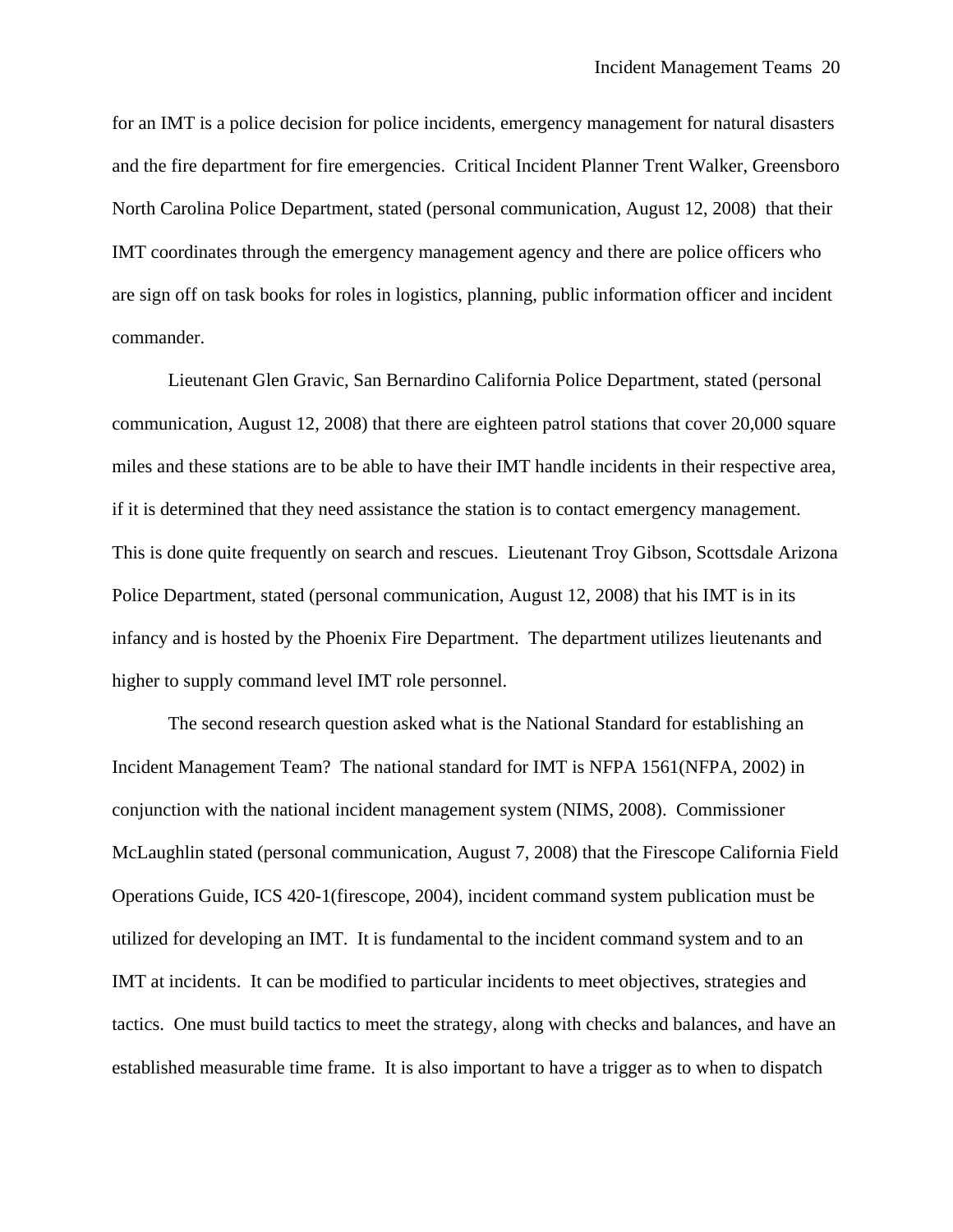an IMT to an incident. Commissioner McLaughlin suggested that a good trigger is when a second alarm is dispatched to an incident. The earlier the IMT is activated the better. There is a trend not to overkill an incident and reluctance to get command staff involved.

In regards to the national standard for developing an IMT, Mr. Foley stated that the National Wildfire Coordinating Group and the National Fire Academy are establishing standards to be followed by IMT. It is important for each state to have at least one Type III team. IMT members should be qualified and credentialed. There are task books that team members can follow, along with being mentored, to become functional in a particular role. Once the person completes a functional capacity at a large scale incident involving an IMT and receives a good evaluation, an IMT leader can sign that member off to function in the capacity alone.

 Chief of Operations Doug Brown stated (personal communication, August 8, 2008) that the IMT typing standard of the National Fire Academy would be utilized as a standard for development of a local team in Frederick County. Battalion Chief Tom Coe stated (personal communication, August 11, 2008) that following NIMS and NFPA 1561 would be utilized as a standard for development of a Local IMT for Frederick County.

 Deputy Chief Scholtz, from Anne Arundel County Maryland, looks for succession planning for his IMT. Succession planning permits members to become trained in many roles so that when other members drop from the team, there are knowledgeable people to fill the spot. He also wants to have established an all hazard command and general staff for the IMT. Assistant Chief Louder stated (personal communication, August 11, 2008) that the standard for developing the IMT should be a community decision, keeping in mind the size and type of team best suited for your department. Chief Shores utilizes FEMA guidelines as the national standard for developing an IMT.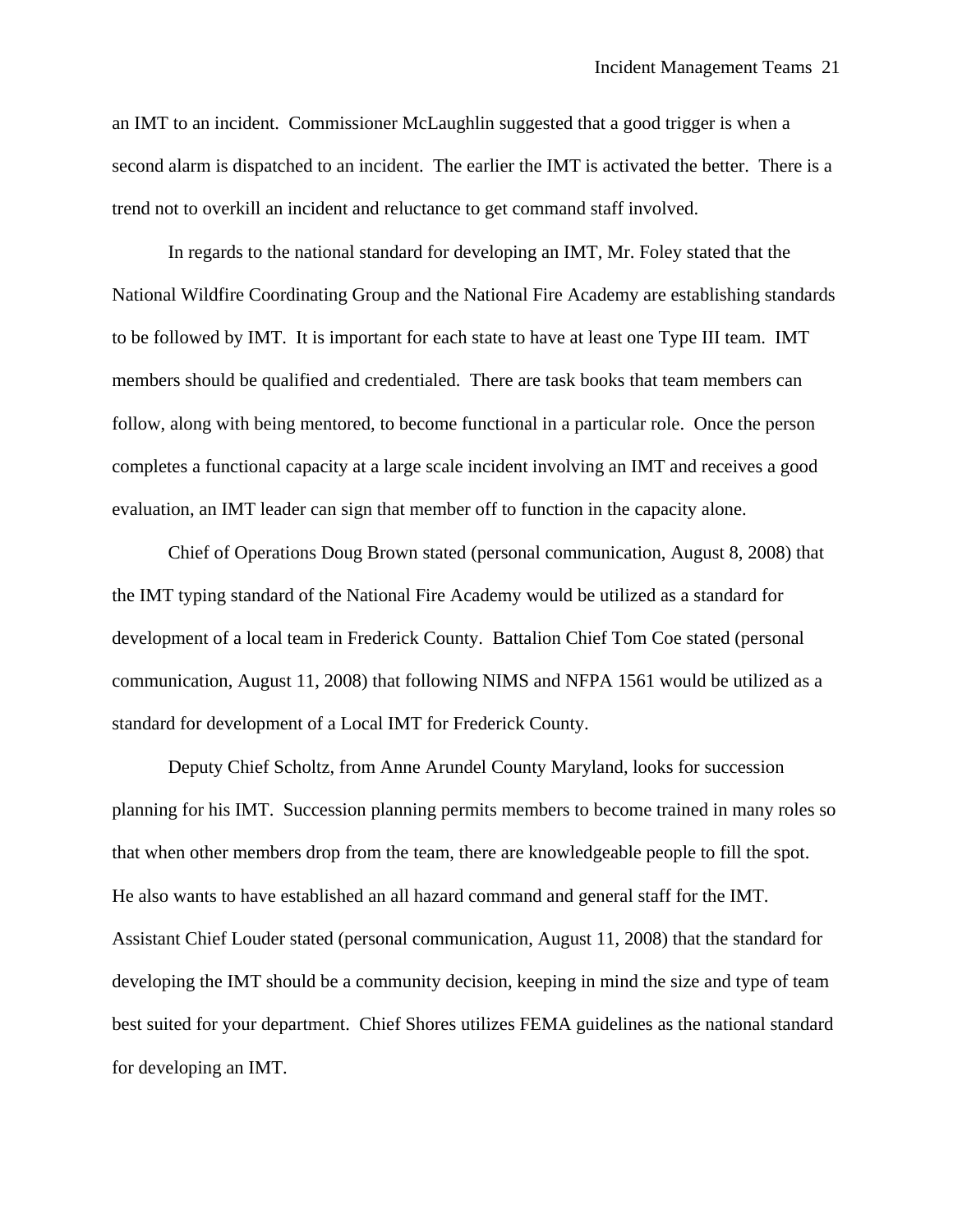Captain John Mahshie, Cape Coral Florida Police Department, stated (personal communication, August 13, 2008) that his department follows the NIMS guidelines as the National Standard for developing his incident management team. Patrol Officer Bill Muhlfeld, City of Knoxville Police Department, utilizes NIMS guidelines and incident command system forms. The Greensboro Police Department utilizes federal emergency management and all hazard incident management team for standards for an IMT.

 Emergency Management Assistant Charlie Bryant stated (personal communication, August 11, 2008) that the national standard is based on resource typing. Ohio and Nebraska utilizes NIMS as the national standard for developing an IMT. According to Fire Marshall Klein (personal communication, August 12, 2008) Colorado utilizes NWCG, task books from FEMA and National Park Service task books as the standard for their IMT.

 The San Bernardino Police Department utilizes NIMS and ICS as the national standard for developing an IMT. Lieutenant Troy Gibson (personal communication, August 12, 2008) stated that the Scottsdale Police Department follows FEMA, NIMS, DHS and NFA guidelines as its national standard for developing an IMT.

 The third research question asked what are the potential outcomes of not having an Incident Management Team? Commissioner McLaughlin stated (personal communication, August 7, 2008) that if you do not utilize an IMT, the incident will manage you. By not having an IMT the department will not be ready to deal with the consequences from the incident. A department will lack the credibility to implement contractual agreements to meet emergencies and it is setting up the department for failure. By not having an IMT Commissioner McLaughlin stated (personal communication, August 7, 2008) that fire departments must get away from the Fire God having to okay every move on the fire scene. This approach stifles initiative to move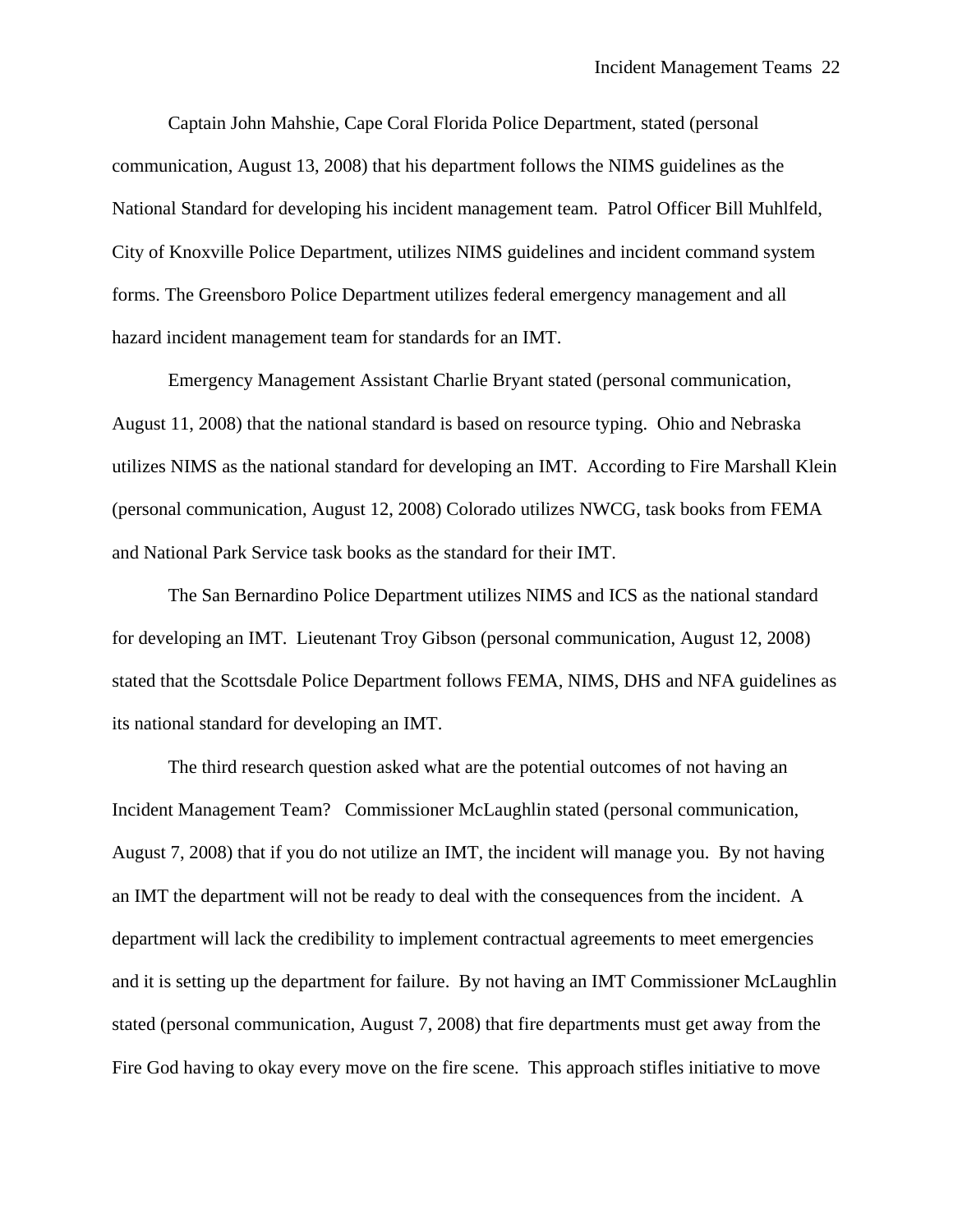forward to perform roles and responsibilities. Many after action reports have shown that large incidents without an IMT are managed by the incident itself.

 Mr. Foley stated (personal communication, August 7, 2008) that a potential outcome of not having an IMT is impact on responder safety. Other outcomes from not having an IMT include: redundancy of service, no financial control, no planning, and chaos. Mr. Foley shared (personal communication, August 7, 2008) that when the Oklahoma City bombing took place there was a call sent out for 5,000 Tyvek suites. A company in Texas sent them by truck. Come to find out there were 10,000 Tyvek suites in Oklahoma City!

 Battalion Chief Dennis Wenner stated (personal communication, August 8, 2008) that potential outcomes of not having an IMT include not having optimal resources for the stable mitigation of an incident. FCDFRS Chief of Operations Doug Brown stated (personal communication, August 8, 2008) that some potential outcomes of not having an IMT includes being disjointed in efforts, an uncoordinated effort and no true unity of command. Also, you are not prepared to handle your own emergencies and the department never performs as well as it could with other players, such as public works, police and emergency management. If you do not have at least a local team you will not know when to call out a type III team. Battalion Chief Tom Coe (personal communication, August 11,2008) believes that a potential outcome of not having an IMT is that you will be depending too much on outside resources and it is difficult for the IC on a large scale incident to stay focused on all the goals and strategies at a large scale incident.

 Assistant Chief Daryl Louder stated (personal communication, August 11, 2008) that the incident commander has to delegate their responsibilities to the Command and General staff of an IMT or the IC will be overwhelmed. Deputy Chief Scholtz (personal communication, August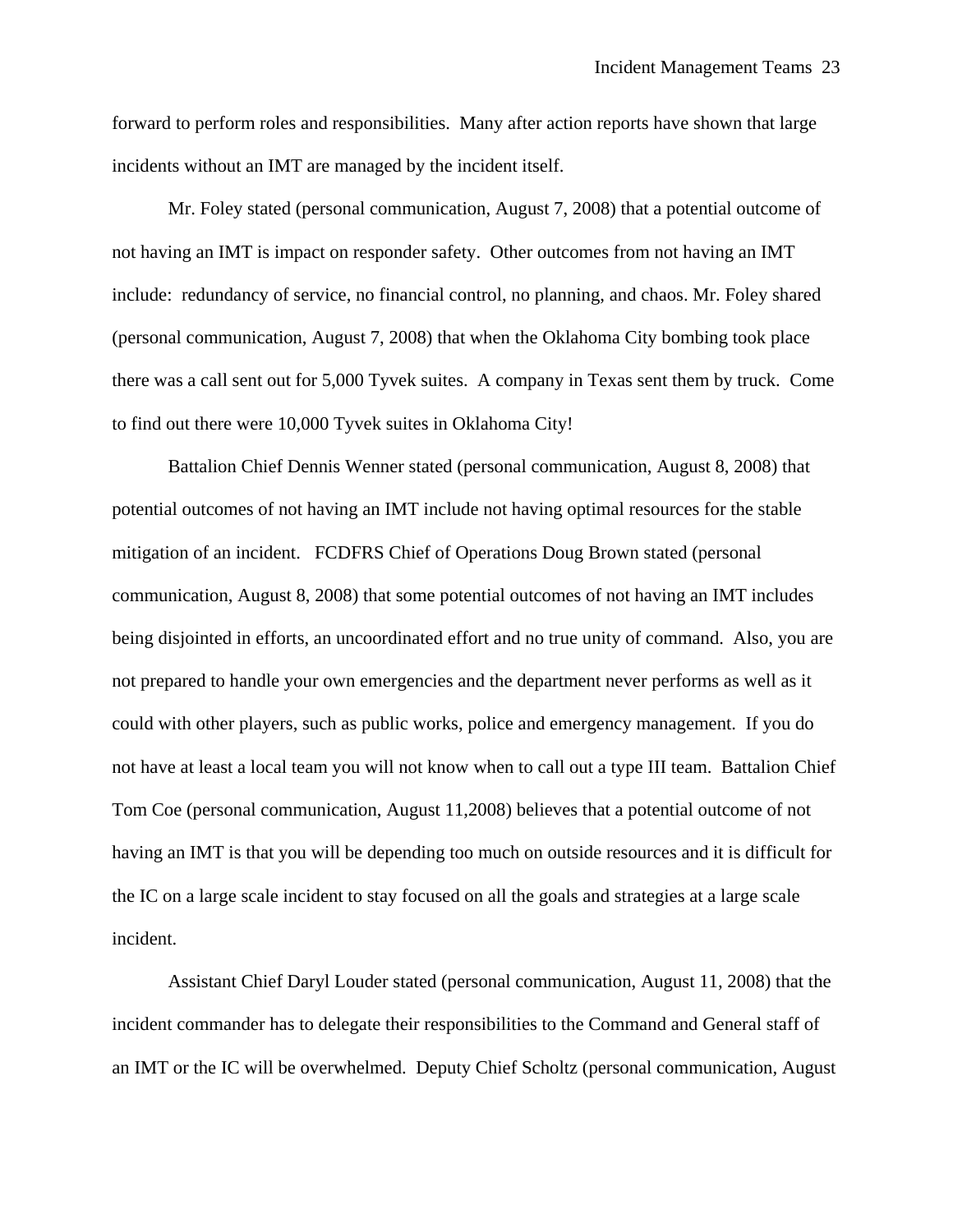11, 2008) sees the IMT as an efficient and effective tool to mitigate a large incident. Chief Dick (personal communication, August 11, 2008) believes that a large scale incident will have a catastrophic result and will not be able to handle resource problems without an IMT. Chief Shores (personal communication, August 11, 2008) believes that if you do not have an IMT deployment of personnel who are trained at upper management the operation will be ineffective.

 The emergency management agencies replies to the potential outcomes of not having an IMT include the following: hope what is happening will work, one does not know the capabilities of the staff on the location, it becomes a downward spiraling event, lack command and control, over and under use of resources, safety issues, cost control, poor communication and self dispatch.

 The California Highway Patrol, according to Officer Mark Johnson (personal communication, August 11, 2008) believes that the potential outcomes of not having an IMT will cause an incident to not run smoothly and be less effective. Colorado has found that there is not cost efficiency at incidents that do not have an IMT. The Cape Coral, Florida police department sees the potential outcome of not having an IMT as ineffective mitigation of emergency situations. The City of Knoxville sees potential outcomes of not having an IMT as taking longer for a chaotic situation to be restored to order. Critical Incident Planner Trent Walker, Greensboro North Carolina Police Department, stated (personal communication, August 12, 2008) that a potential outcome of not having an IMT is detrimental to the citizens they serve and the incident would not run smoothly. Mr. Walker sees the benefits currently at the PGA tournament in Greensboro where the emergency medical services, fire department, police department, and golf club security are developing one incident action plan. All the agencies involved are working well together and are on the same page.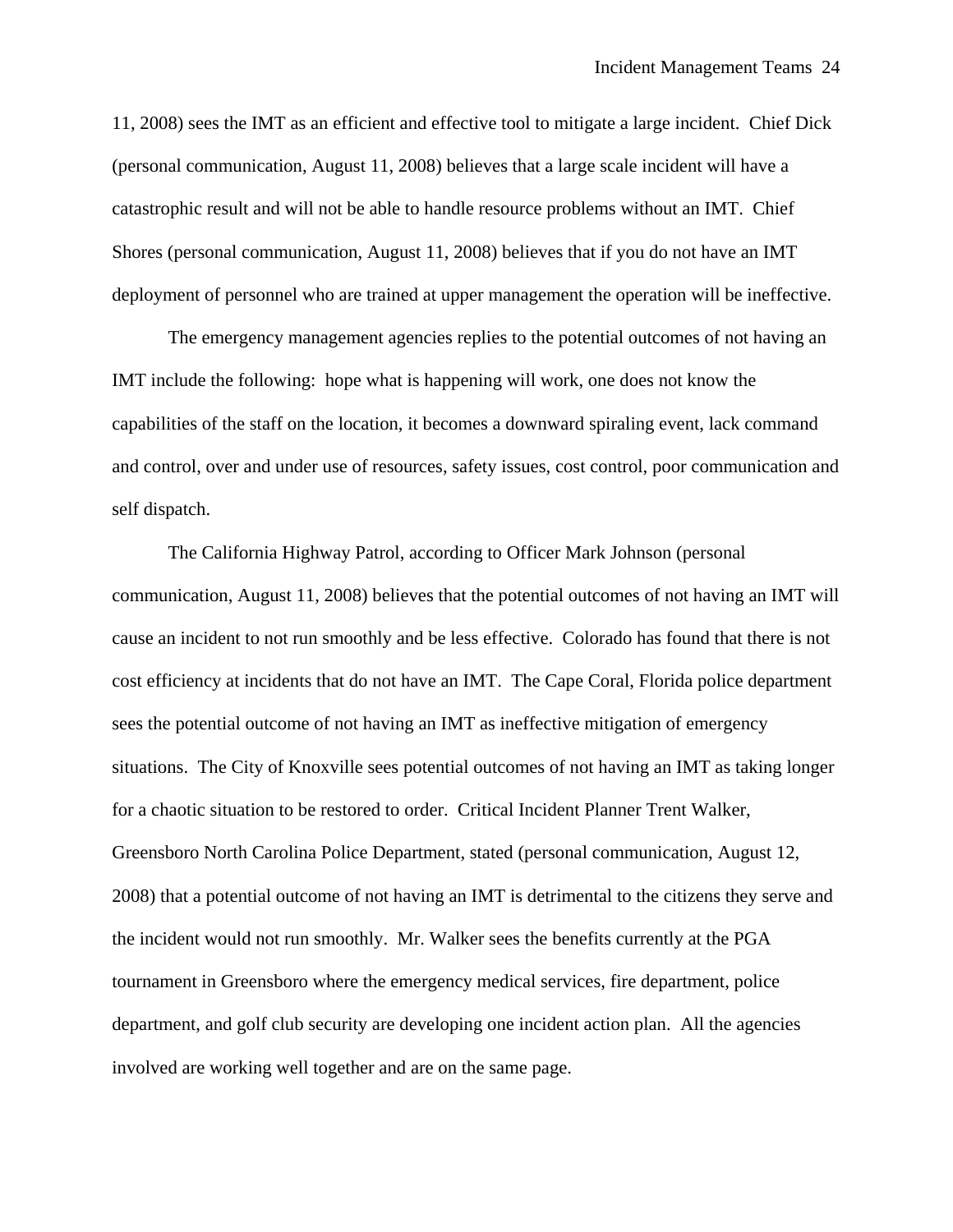Lieutenant Glen Gravic (personal communication, August 12, 2008) of the San Bernardino Police Department sees potential outcomes of not having an IMT as loss of control, lack of coordination of resources and no way to track expenditures for an incident. Scottsdale Police Department Lieutenant Tony Gibson stated (personal communication, August 12, 2008) that potential outcomes of not having an IMT as being behind the curve of a critical incident that will possibly go several operational periods. Lieutenant Gibson sees another outcome of not having an IMT is losing out on important training and grant opportunities.

 Captain Naomi Broughton of the Charleston, South Carololina Police Department stated (personal communication, August 12, 2008) that she did not know what an IMT was and her department does not have one. Public Information Officer Hugo Benettieri, of the East Harford Connecticut Police Department, stated (personal communication, August 12, 2008) that his department does not take part in IMT.

 From the replies to the questionnaire the following were determined to be the potential outcomes of not having an incident management team. There would be poor management of a high risk, low volume event. A lack of inter agency coordination; not being able to know what is being requested can cause duplication of efforts. There is a higher likelihood of firefighter injuries. Not having these teams would be devastating to the ability to manage major incidents. It becomes more difficult to manage incidents beyond the original operational period. There is also poor accountability of personnel.

 The questionnaire (Appendix B) sent out to the Metro Chiefs provided emergent trends that suggest the importance placed in IMT to improve the safety, health and survival of firefighters and of those whom they serve.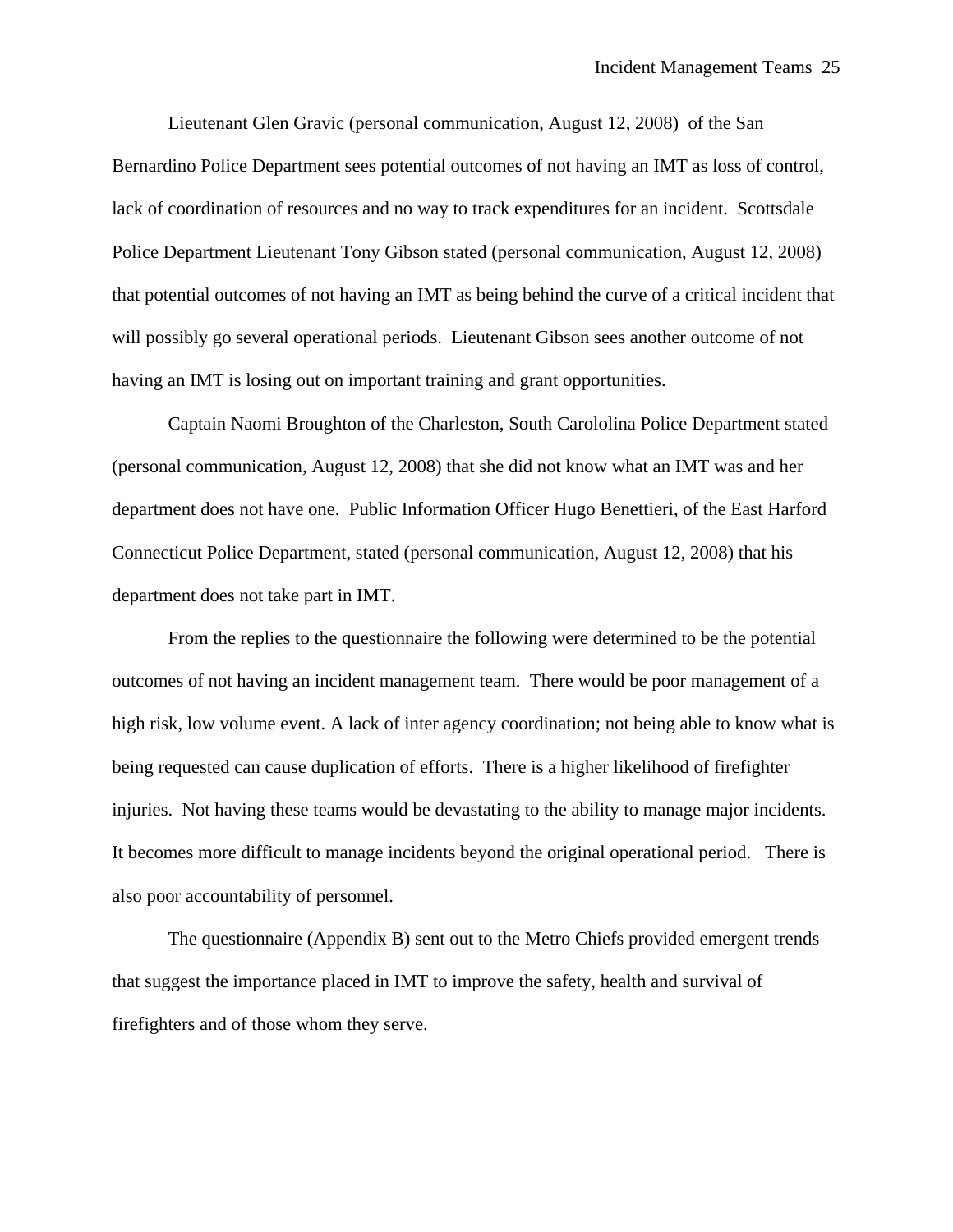#### Discussion

The criteria used by other Fire Departments to have an Incident Management Team and the National Standard for establishing an Incident Management Team were demonstrated through the questionnaire results (Appendix B). The Metro Fire Chiefs questionnaire showed an emergent response that they are concerned with infrastructure, life safety 101, target hazards and transportation incidents that would require an IMT. Seven percent of the metro departments are serving the same size population as Frederick County. Forty four percent of the respondents have an IMT. These IMT's receive the majority of their training from state agencies, local training academies and from the National Fire Academy. Their IMT's consisted of officers above the rank of captain. Ninety percent of the metro chief's IMT's are able to handle all hazard incidents. Most of the teams are comprised of at least 12 people. Ninety eight percent of the metro chiefs that responded stated that the IMT is beneficial to their department. The majority of the IMT are utilized about five times a year. Seventy two percent drill at least three times a year. Fifty five percent of the metro chiefs departments have a local IMT. Most of the metro chief IMT consist of fire department, emergency management, police and public works staff. For those departments that do not have their own team a regional team is utilized. These departments are demonstrating the importance of the advantages of having an IMT.

 The following advantages of an IMT are shown in literature . According to Deal et al. (2006) "One of the greatest strengths of the Incident Command System is the common planning process that is used to move an incident from an initial response to a proactive response" **(**p.xvii). According to Callsen et al. (2005), "without a well organized flow of ground support, personnel, supplies and specialized equipment, the Operations section will quickly come to a standstill" (p. 34). A successfully managed multi agency incident will occur only when the participating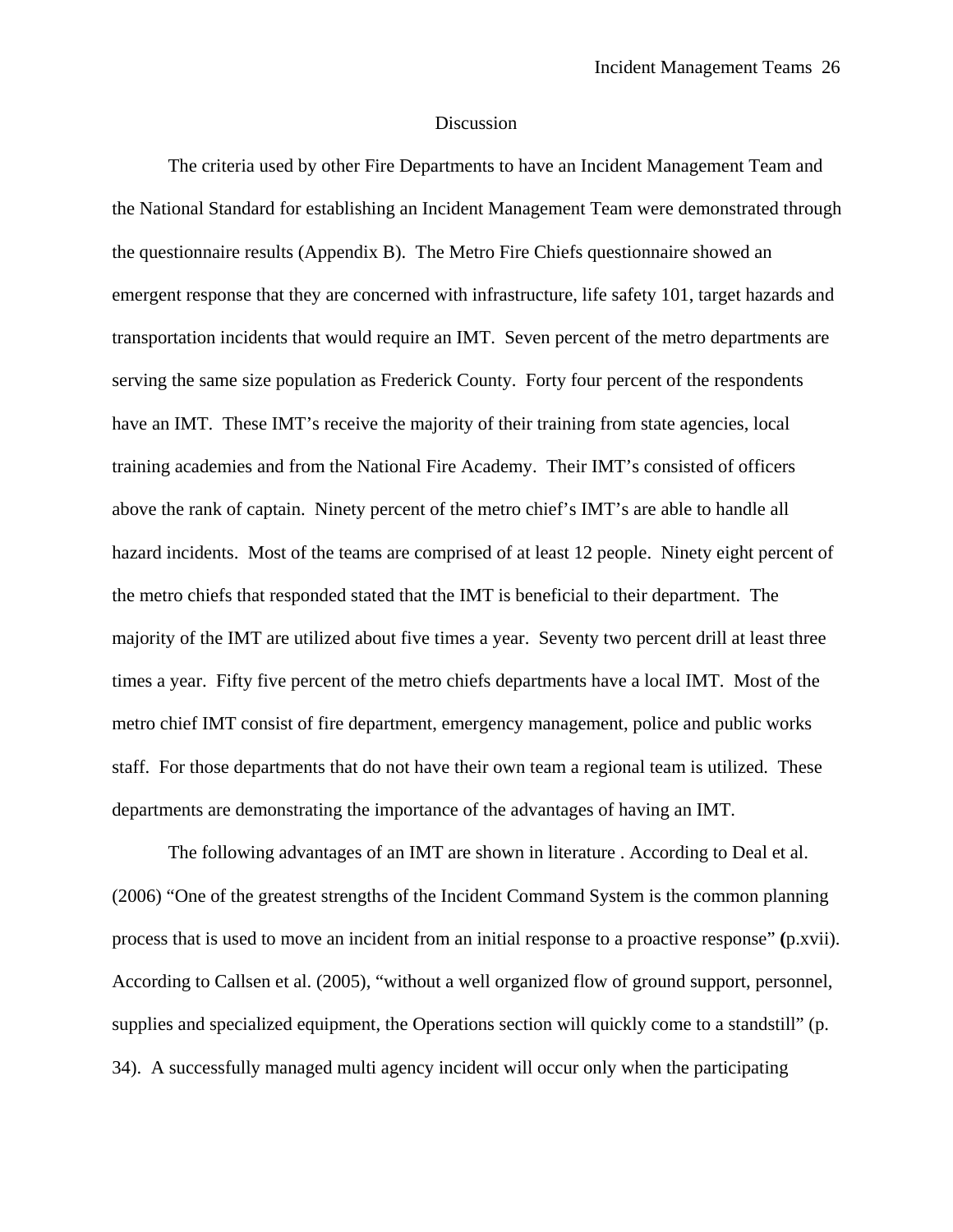agencies' personnel have confidence in each other's competencies, authorities, responsibilities, and limitations as they relate to the incident (Consortium Book 1, 2007).

 What are the potential outcomes of not having an Incident Management Team? The questionnaire responses had a trend of responses to include: safety issues, not utilizing resources effectively, uncertainty of outcomes, lack of confidence if personnel, failure to manage critical incidents, lack of command, inability to adequately plan for extended operations, loss of accountability, and unable to handle emergencies in a timely fashion.

 How would an IMT become part of the day- to- day activities of the Frederick County Division of Fire and Rescue Services? Chief Mellin stated **(**personal communication, August 14, 2008) that FCDFRS does have an adequate number of staff to fill the roles of an all hazard incident management team, however the staff would require training and the team would have to include different agencies to make it an efficient team. Members would have to include the following: County Manager, Finance Department, Sheriff Department, State Police, City Police, Emergency Preparedness, Public Works, State Road Department, Public Health and other key agencies. Chief Mellin feels that an AHIMT will be very beneficial to the department. He would support training of staff and he has seen several incidents in the past that could have utilized a Local IMT. A criterion for developing an IMT for FCDFRS would be hurricanes, severe winter storms and large scale emergency incidents. Chief Mellin would have the IMT follow FEMA guidelines and NIMS as the standard. Potential out comes of not having an IMT according to Chief Mellin (personal communication, August 14, 2008) includes an uncoordinated effort, agencies not getting along at incidents, and inefficient use of resources as well as a lack of cost recovery. Chief Mellin wants FCDFRS to be efficient, effective and proactive in the mitigation of emergencies and this can be accomplished at major incidents with the aid of an IMT. This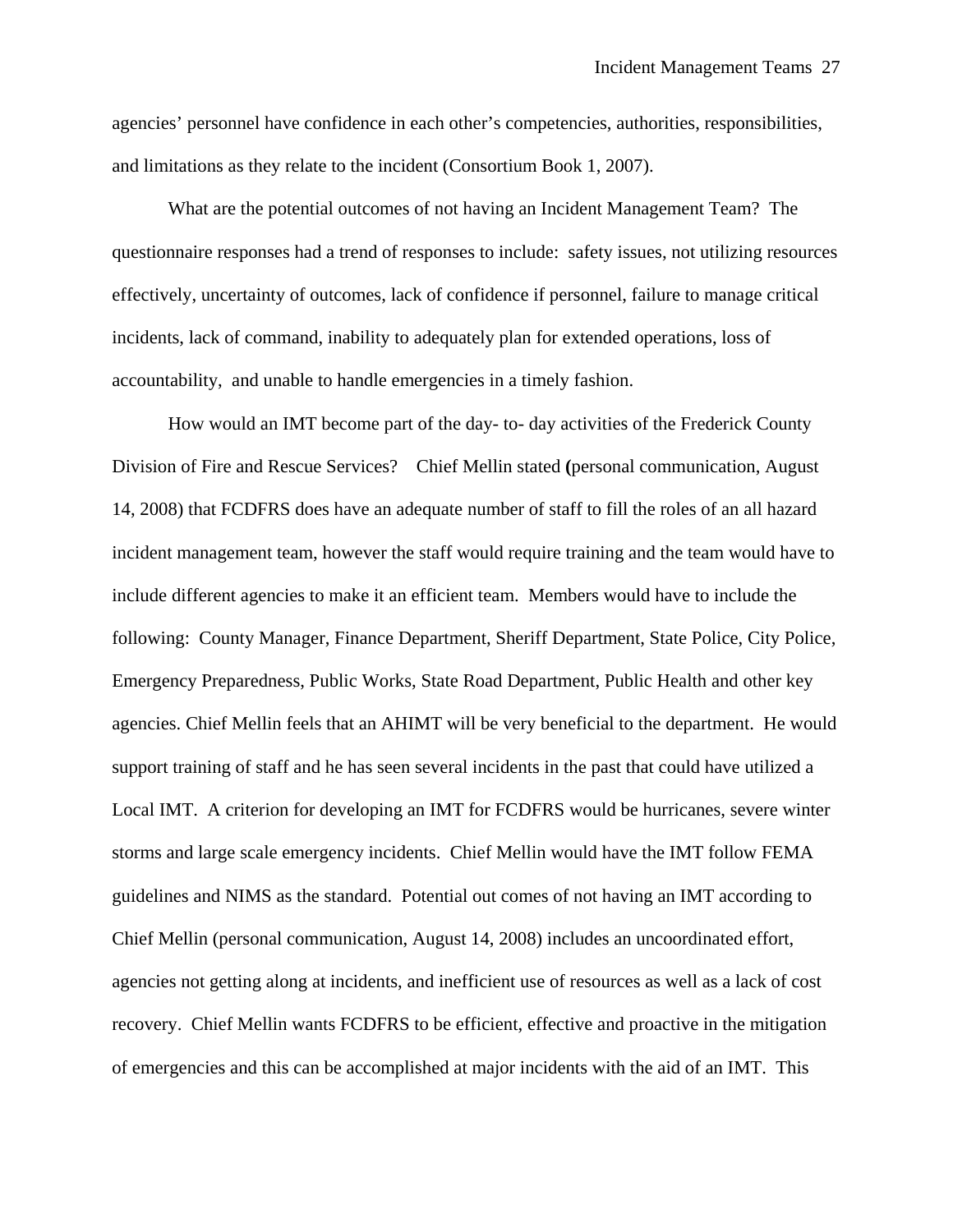change in management of large incidents will take understanding on the parts of all agencies involved. Heifetz and Linsky (2002) suggest the following:

"Leaders must also remember that "to lead is to live dangerously because when leadership counts, when you lead people through difficult change, you challenge what people hold dear, their daily habits, tools, loyalties and ways of thinking with nothing more to offer perhaps than a possibility" (p.2).

#### Recommendations

 After utilizing descriptive methodology to guide my research through reading reference books, conducting interviews and viewing feedback from a questionnaire the results identified the criteria needed for the Frederick County Division of Fire and Rescue Services Local Incident Management Team and demonstrated the advantages this team would bring to the department. A multi agency Local IMT can aid mitigation of an emergency through a proactive, efficient and effective use of fire department resources during large scale incidents in the community. All of the potential outcomes of not having an incident management team are dispelled. Chief Gene Mellin, Frederick County Divison of Fire and Rescue Services, stated that the FCDFRS currently does not have an IMT established in the department (personal communication, August 12, 2008). The research also answered how a Local IMT will become part of the day- to- day activities of the FCDFRS through Chief Mellin and his administration making a Local IMT part of mitigating incidents that warrant its use. The FCDFRS incident management team can be established through the following: adopt NFPA Standard 1561 (NFPA, 2002) for IMT, train staff in how to perform all the roles of a Local IMT, budget for the materials and possible overtime, and consider developing standard operating procedures.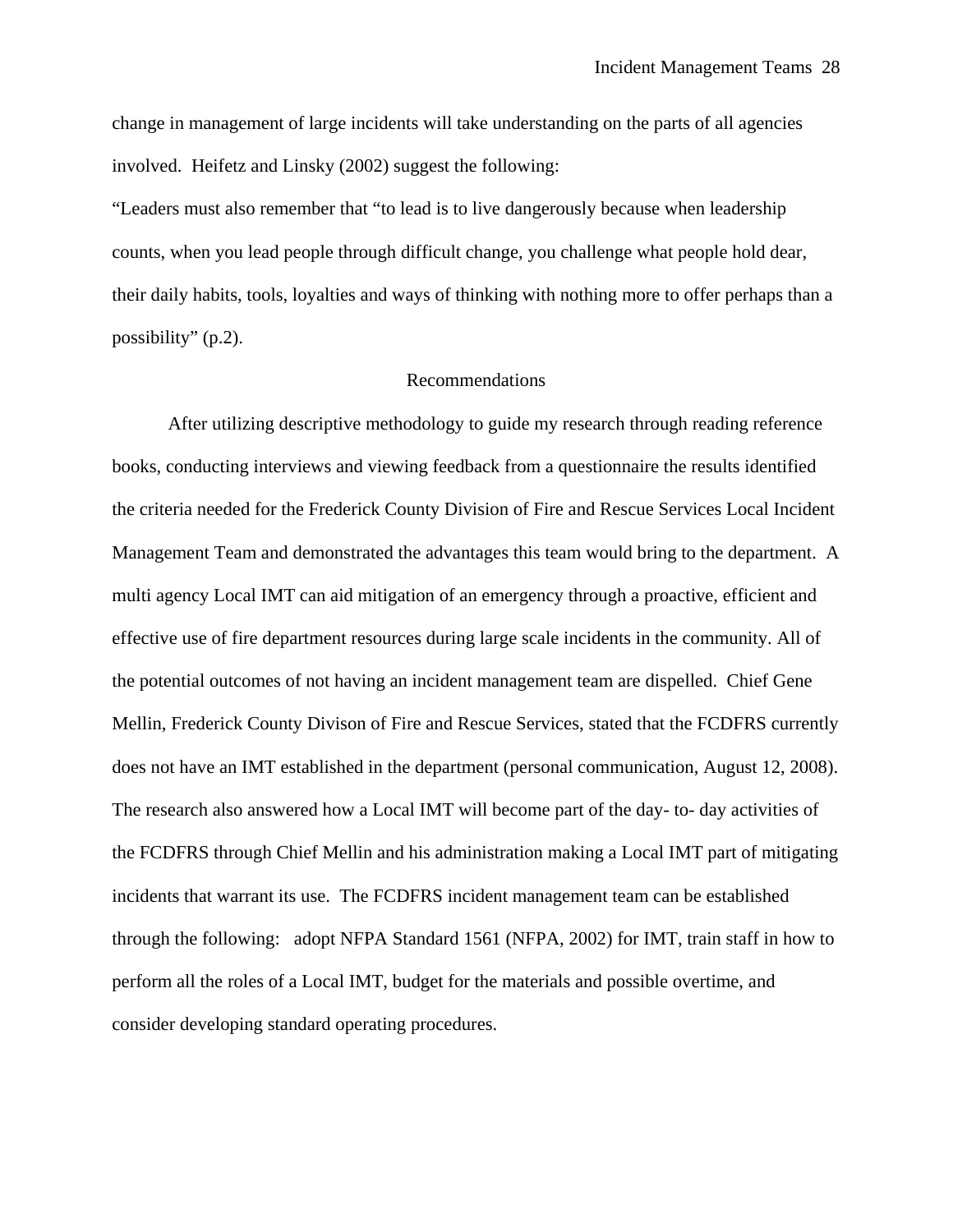Also, based on the research questionnaire and personal communications it is in the publics and the department's best interest to take on a proactive role as a leader in providing the best emergency mitigation through the establishment of a Local IMT in the FCDFRS.

 A specific manner for the IMT to evolve would be to send personnel to the National Fire Academy in Emmitsburg, supported in Appendix B, to attend the executive analysis of fire service operations in emergency management. After completion of this class, the personnel would be assigned a mentor from an established IMT to assist them at a real incident. Once the person has participated in an emergency setting in an IMT role, completed the task book for that specific role and after a good evaluation the mentor can sign off on the person. After the sign off the person will be able to actively take a lead role in the approved position of the IMT team. This would take place for each role on the IMT that the person would like to be capable of functioning as. The personnel that would receive this training would be from the rank of lieutenant to chief of the department. FCDFRS does not have any captains, so we would have to start with the rank of lieutenant in order to have sufficient staffing for a Local IMT. This is based on the results in Appendix B.

 The results showed that following this recommendation the firefighters will be adding value to the lives of the public that they serve as well as increasing their likelihood of everyone goes home safely.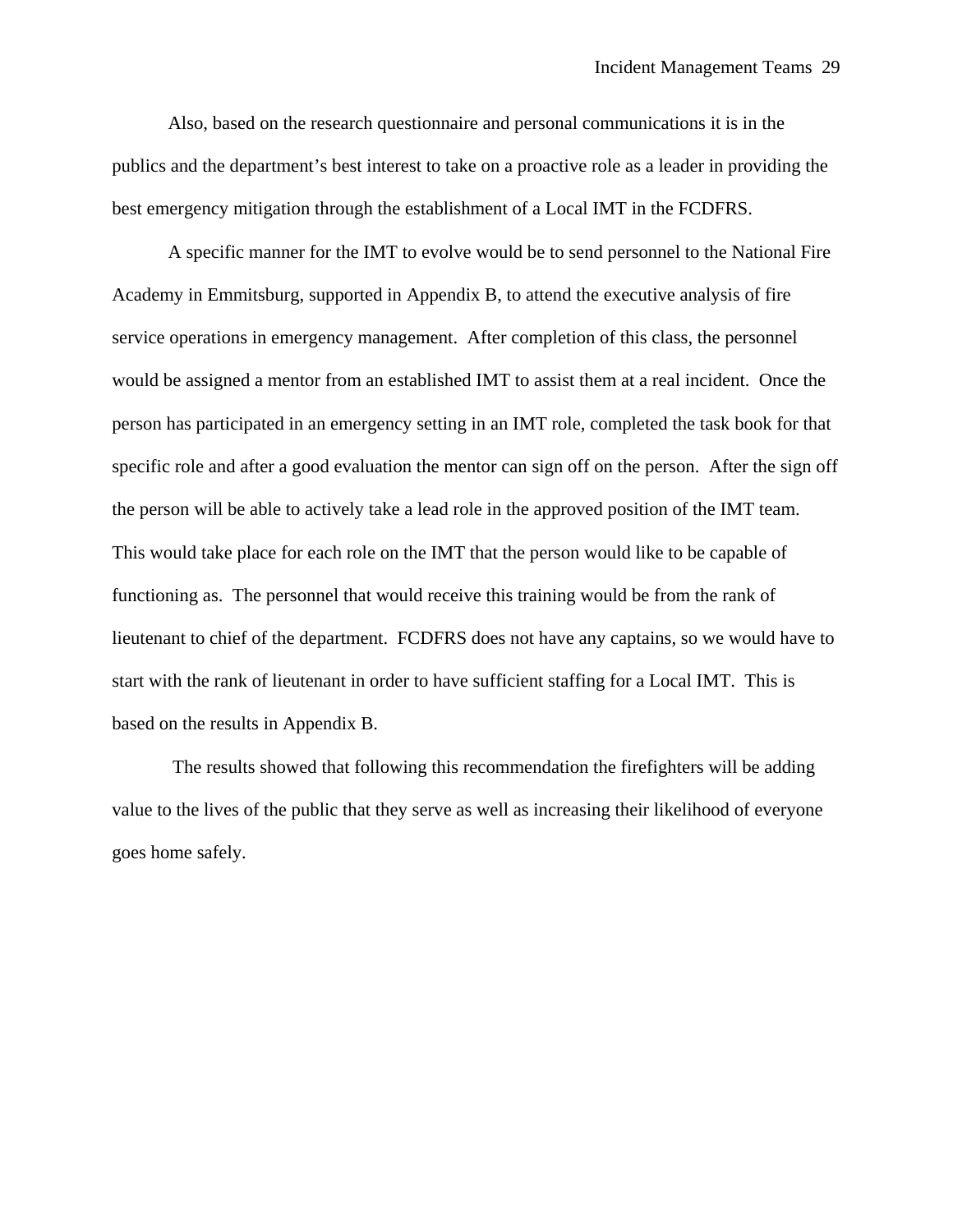#### References

- Buchman III, J. (2005) *Chief fire officer desk reference*: Sudbury, MA: Jones and Barlett Publishers
- Callsen, C., Christen, H., Cilluffo, F., Maniscalco, P., Miller, G., Walsh, D., (2005) *National*

*incident management system*. Sudbury, MA: Jones and Bartlett Publishers

- Coleman, J. (2008) *Incident Management for the street-smart fire officer 2nd edition*: Tulsa, OK: Penwell Corporation
- Collins, L. (2005) *Technical rescues operations Volume II: Common emergencies*. Tulsa, OK: Penwell Corporation
- Deal, T., de Bettencourt, M., Huyck, V., Merrick, G., Mills, C., (2006) *Beyond initial response using the national incident management system's incident command system:*  Bloomington, IN: Authorhouse
- Erickson, P., (2006) *Emergency response planning and municipal managers 2nd edition*: Boston, MA: Elsevier-Butterworth
- Firescope, (2004) *Field operations guide*. Riverside, CA: Office of Emergency Services
- Frederick County Government-Planning and Zoning (2008): Retrieved on September 19, 2008 from http://md-frederickcounty.civicplus.com/index.asp?NID=1479
- Heifetz, R., Linsky, M. (2002) *Leadership on the line*. Boston, MA: Harvard Business School Press
- Lindell, M., Perry, R., (2007) *Emergency Planning*. Hoboken, NJ: John Wiley and Sons, Inc.
- Molino, L., (2006) *Emergency incident management systems fundamentals and applications.* Hoboken, NJ: John Wiley and Sons, Inc.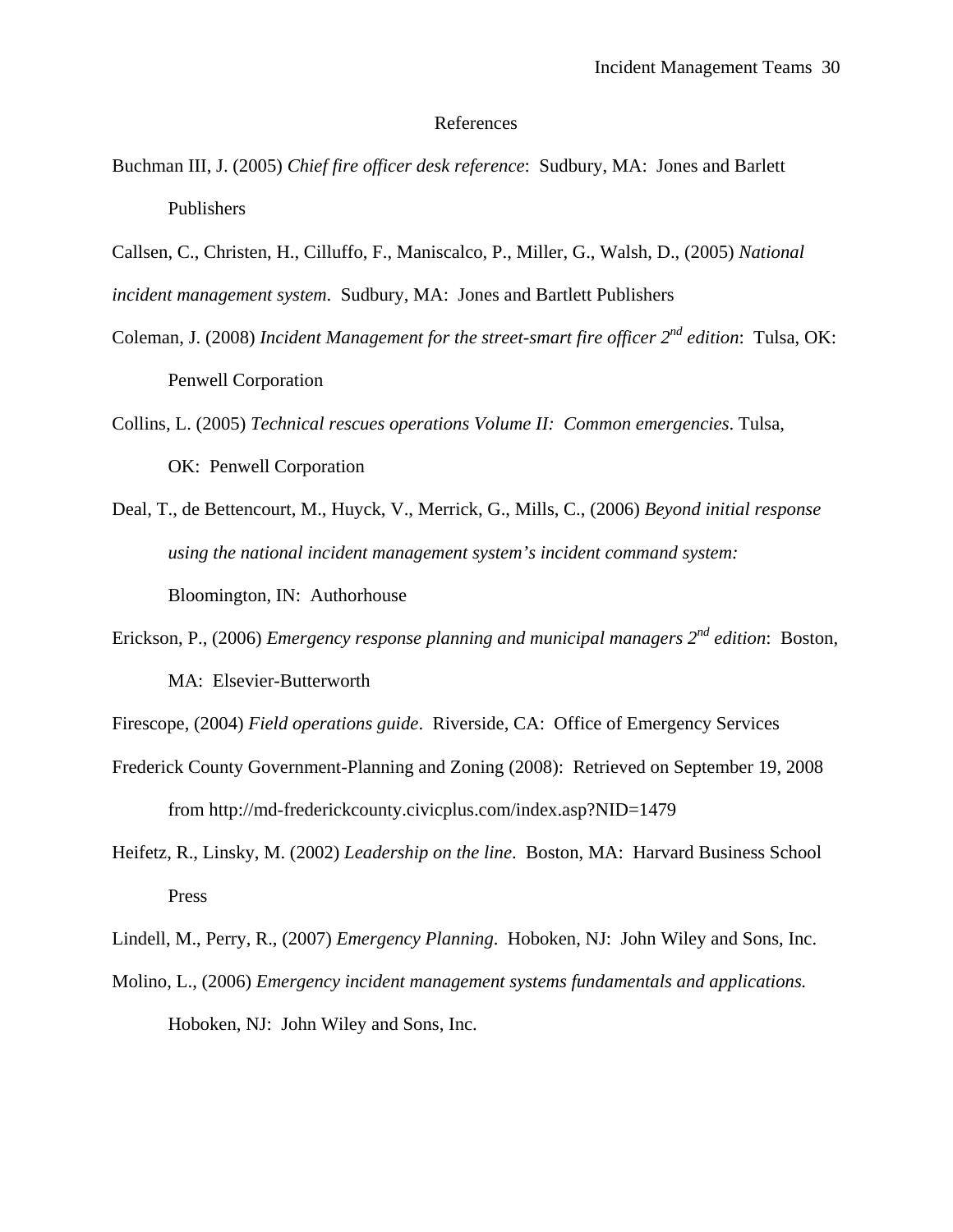- National Fire Academy, (2005) *Executive fire officer program applied research self study course-student guide*. Emmitsburg, MD: National Fire Academy
- National Fire Protection Association, (2004). *Fire officer principles and practice*. Sudbury, MA: Jones and Bartlett Publishers
- National Fire Protection Association, (2002). *Standard on Emergency services incident management system* (NFPA 1561). Quincy, MA: Author
- National Incident Management System Consortium, (2007). *Book 1 Incident Command system, model procedures guide for incidents involving structural fire fighting, high-rise, multi-casualty, highway and managing large scale incidents using nims-ics 1st edition,*  Oklahoma State University, OK: Fire Protection Publications
- National Incident Management System Consortium, (2007). *Book 2 Special operations incidents involving hazardous materials/wmd, structural collapse, wildland, and managing large-scale incidents using nims-ics 1<sup>st</sup> edition, Oklahoma State University,* OK: Fire Protection Publications
- NIMS and the Incident Command System (2008): Retrieved June 27, 2008, from http://www.fema.gov/txt/nims\_ics\_position\_paper.txt
- Onieal, D. (2007) *International fire service journal of leadership and management Volume 1*: Oklahoma State University, OK: Oklahoma State University Fire Protection Publications
- Purpura, P., (2007) *Terrorism and homeland security*. Boston, MA: Elsevier's Science and Technology
- United States Census Bureau. (2001). *2000 census of population and housing*: Maryland. Retrieved August 12, 2008, from http: //factfinder.census.gov-Maryland by county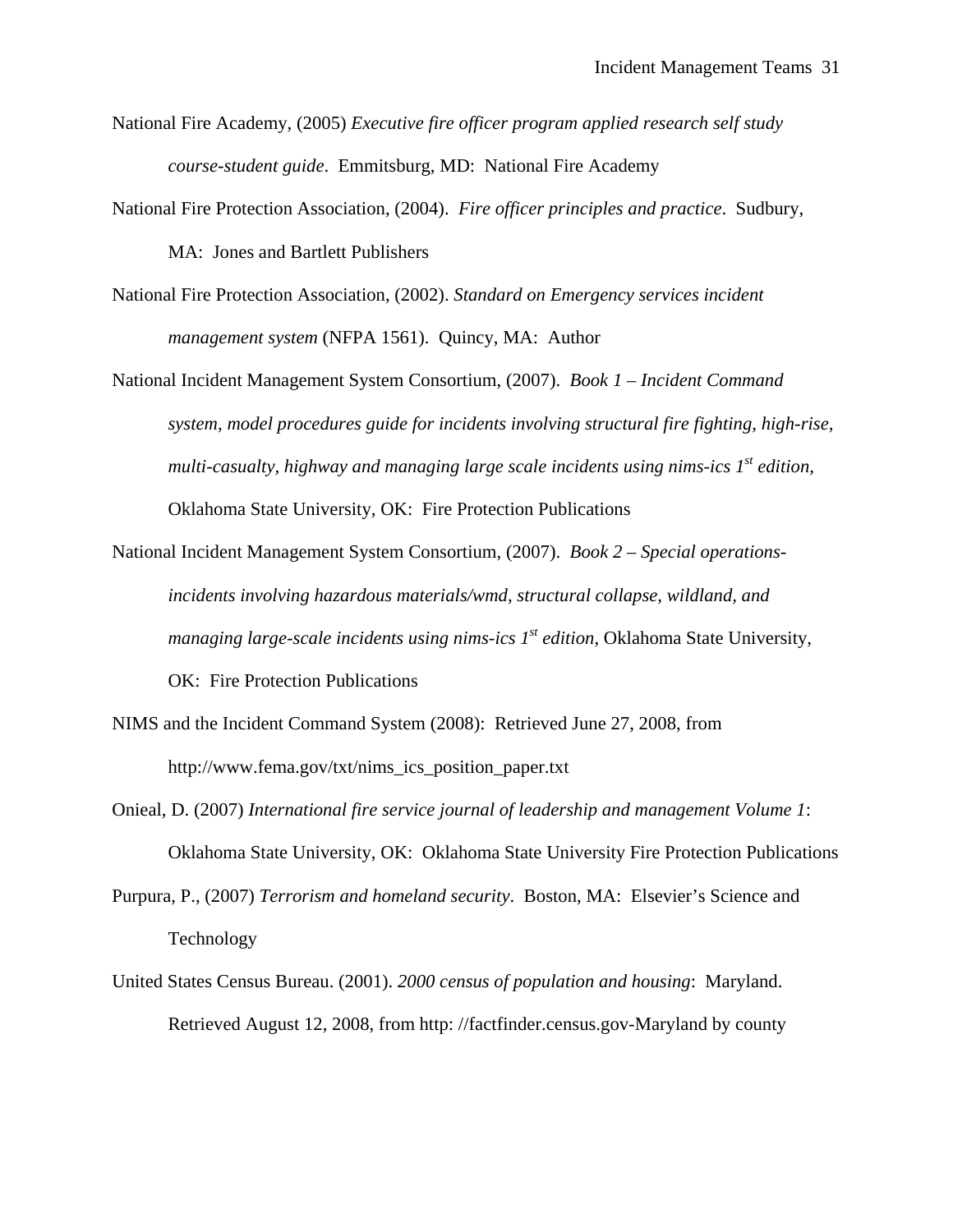#### Appendix A

#### Metro Chief Letter

To the Chief of the Fire Department;

 I am a student at the National Fire Academy in the Executive Fire Officer Program. I have just finished my third class out of four. At this time I am doing my applied research paper on the development of an Incident Management Team for the Frederick County, Maryland, Division of Fire and Rescue Services. It would be greatly appreciated if you could please take time to answer the questions on the questionnaire at the link

[www.surveymonkey.com/EAFSOEM](http://www.surveymonkey.com/EAFSOEM) . You can enter this link into the address bar of Internet Explorer, hit the enter button and the questionnaire will appear. Please complete this questionnaire by September 28, 2008.

 I would like to have your email address for future questionnaires if you would like to assist me in my research. Please send your email address to gtiv@comcast.net .

If I can be of further assistance please feel free to email me or call 301-748-2875. I will be on a 12 day hiking and backpacking trek at Philmont Boy Scout Ranch with my son from July 17 to July 31, 2008. I will answer your questions after I return.

Thanks in advance for your time and assistance,

 Lieutenant George L. Thomas IV Safety/Special Operations Frederick County Division of Fire and Rescue Services 2502 Underwood Lane Adamstown, Maryland 21710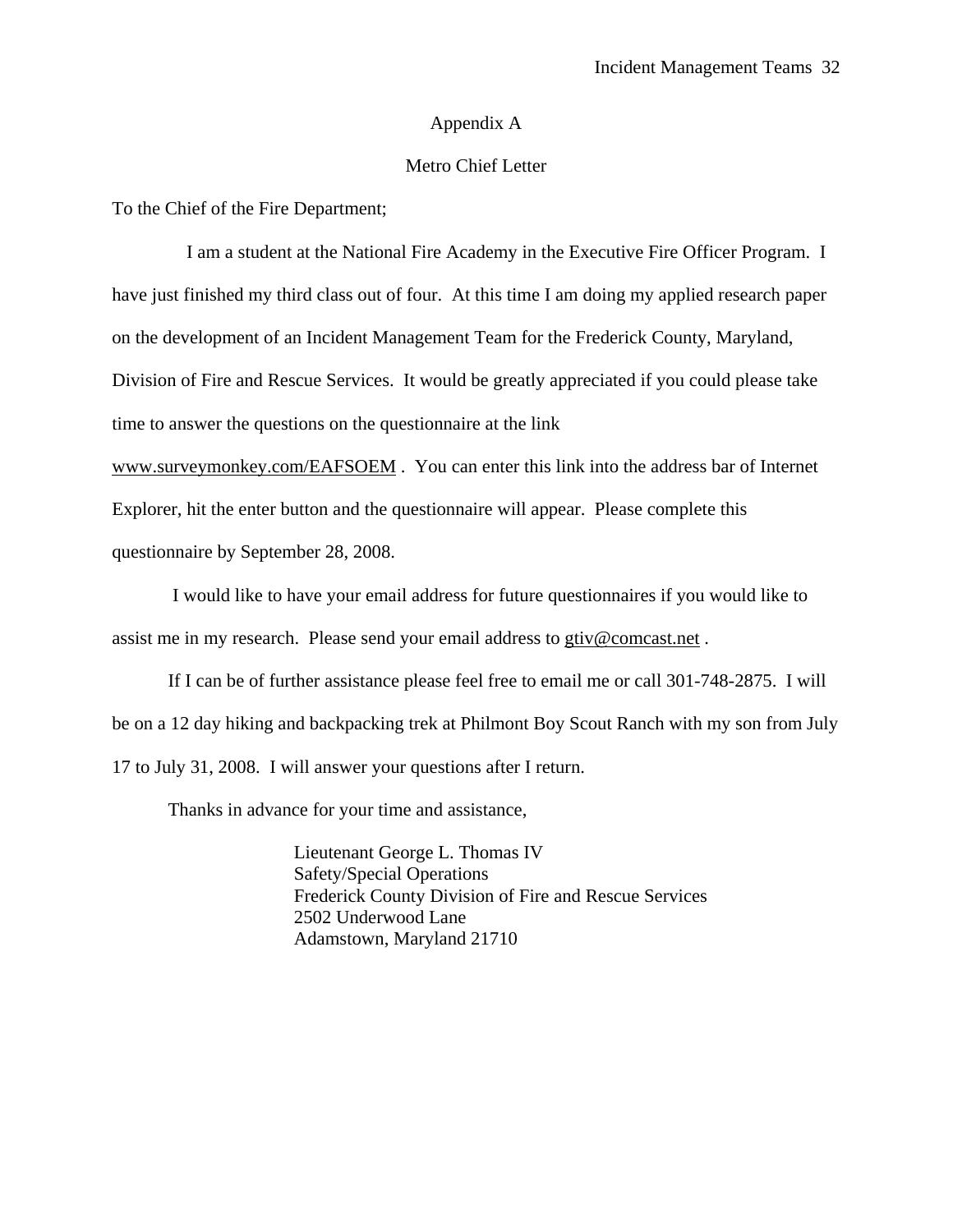## Appendix B

### Questionnaire Results

1. Please list your Department's name. Your input will be kept confidential. Thanks for your time and assistance with this questionnaire!

133 departments answered the questionnaire. The list is in appendix C.

2. Which of the following is your department type?

| Combination | 31% |
|-------------|-----|
| Career      | 69% |

3. How many career staff does your department have?

| $0$ to $60$         | 31% |
|---------------------|-----|
| $61 - 120$          | 7%  |
| $121 - 180$         | 3%  |
| $181 - 240$         | 7%  |
| $241 - 300$         | 7%  |
| $301 - 360$         | 5%  |
| $361 - 420$         | 4%  |
| $421 - 480$         | 8%  |
| $481 - 540$         | 8%  |
| $541 - 600$         | 2%  |
| Over <sub>600</sub> | 21% |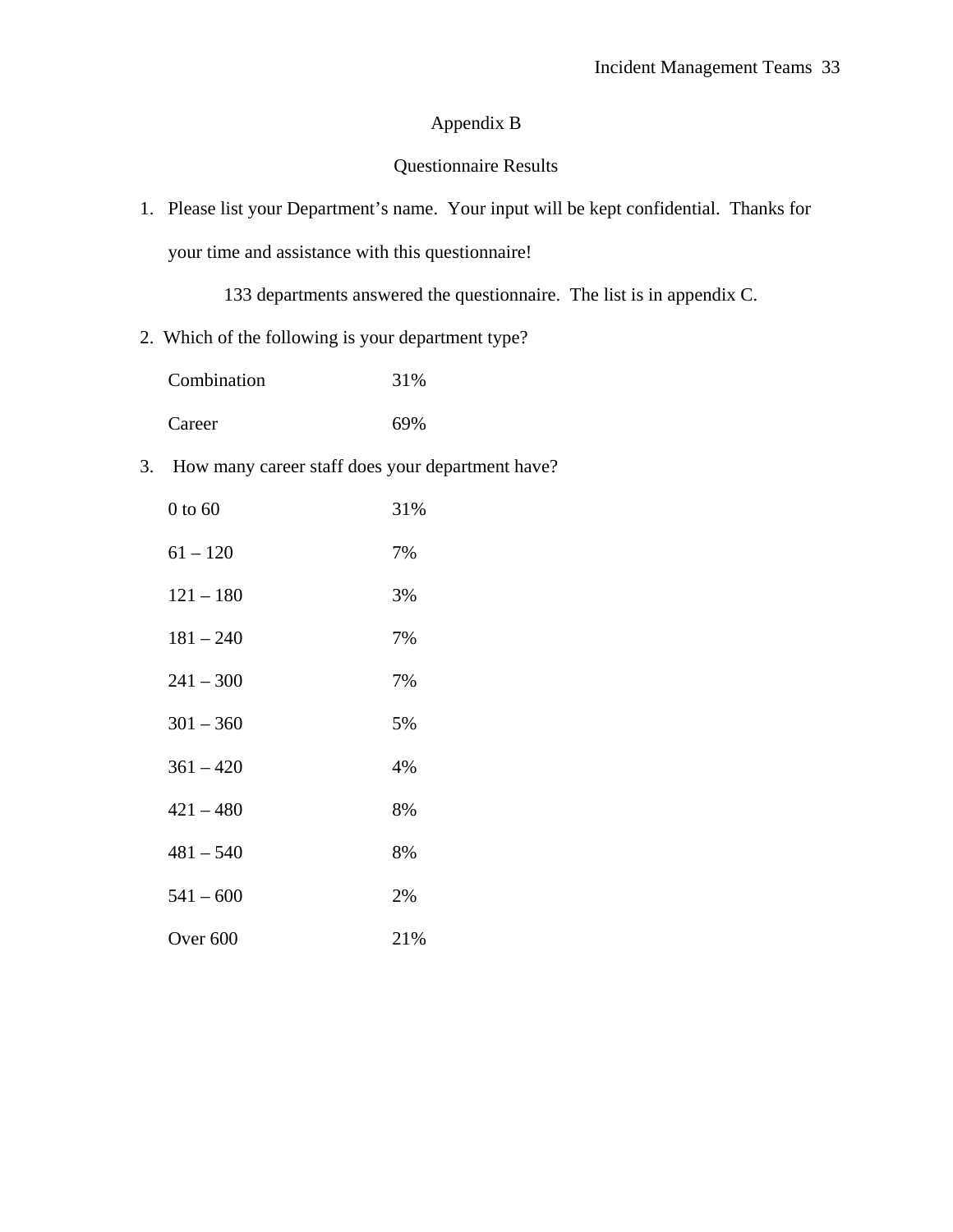4. Which of the following do you have in your community? Mark all that apply.

| Infrastructure concerns       | 85% |
|-------------------------------|-----|
| Life Safety 101 concerns      | 87% |
| <b>Target Hazard concerns</b> | 92% |
| Transportation concerns       | 87% |

5. What is the size of the population that is served by your department?

| <b>Below 50,000</b> | 27% |
|---------------------|-----|
| $50,001 - 100,000$  | 11% |
| $101,000 - 150,000$ | 8%  |
| $151,000 - 200,000$ | 4%  |
| $201,000 - 250,000$ | 6%  |
| $251,000 - 300,000$ | 7%  |
| $301,000 - 350,000$ | 6%  |
| Over 350,000        | 31% |

6. Does your department have an incident management team (IMT)? If you mark Yes continue with the questionnaire. If you mark No please go directly to question 18.

| Yes | 44% |  |
|-----|-----|--|
|     |     |  |

| N <sub>o</sub> | 56 % |
|----------------|------|
|----------------|------|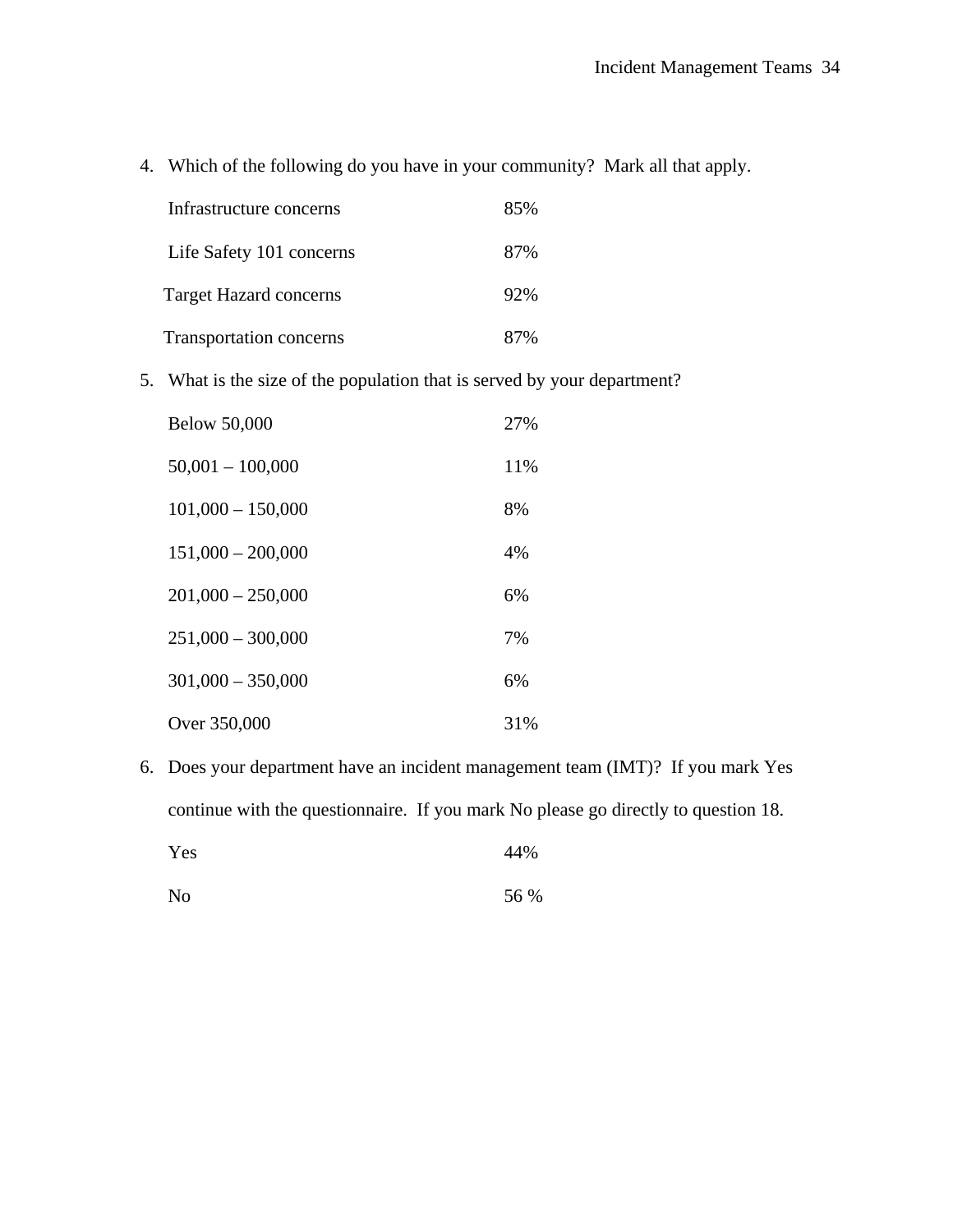7. How do the IMT members receive their training? Check all that apply.

| From the National Fire Academy | 63% |
|--------------------------------|-----|
| From local training academies  | 69% |
| From emergency management      | 47% |
| From state agencies            | 71% |
| From police department         | 7%  |
| From forestry department       | 7%  |
| From other IMT's               |     |

8. Which of the choices below is your IMT comprised of? Mark all that apply.

| Firefighters           | 38% |
|------------------------|-----|
| Lieutenants            | 37% |
| Captains               | 79% |
| <b>Safety Officer</b>  | 68% |
| <b>Battalion Chief</b> | 79% |
| <b>Assistant Chief</b> | 67% |
| Deputy Chief           | 79% |
| Chief                  | 65% |
|                        |     |

9. Is your department's IMT an all hazard team?

| Yes            | 90% |
|----------------|-----|
| N <sub>o</sub> | 10% |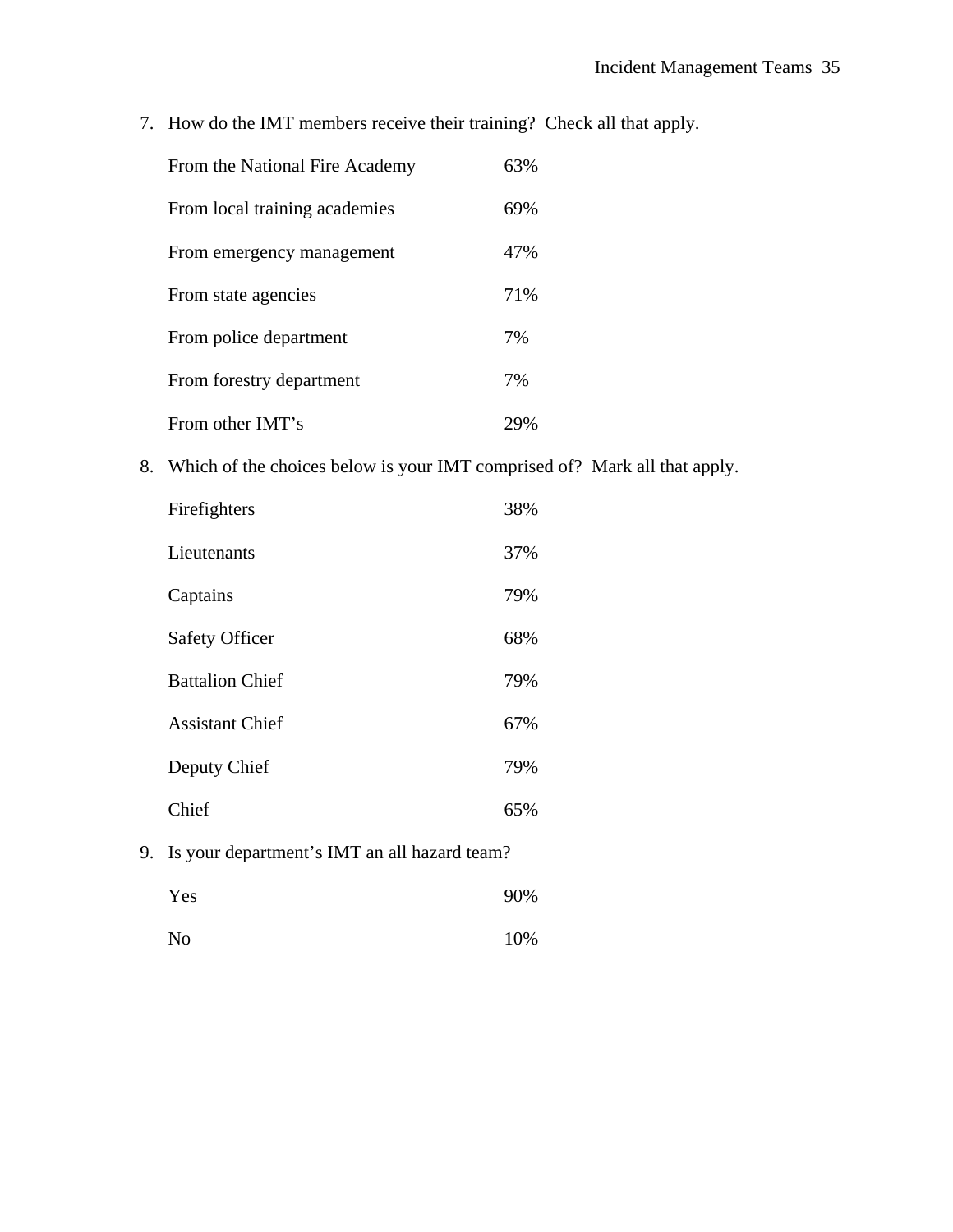10. How many members is your IMT comprised of?

| $0 - 12$           | 40% |
|--------------------|-----|
| $13 - 24$          | 19% |
| $25 - 36$          | 10% |
| $37 - 48$          | 7%  |
| $49 - 60$          | 7%  |
| Over <sub>60</sub> | 18% |

## 11. Is your IMT beneficial to your department?

| Yes            | 98% |
|----------------|-----|
| N <sub>0</sub> | 2%  |

## 12. How many incidents a year is the IMT utilized?

| $0 - 5$   | 68% |
|-----------|-----|
| $6 - 10$  | 16% |
| $11 - 15$ | 5%  |
| Over 15   | 11% |

### 13. How often does your IMT drill during the year?

| $0$ to 3 times | 71%  |
|----------------|------|
| 4 to 6 times   | 21\% |
| Over 6 times   | 8%   |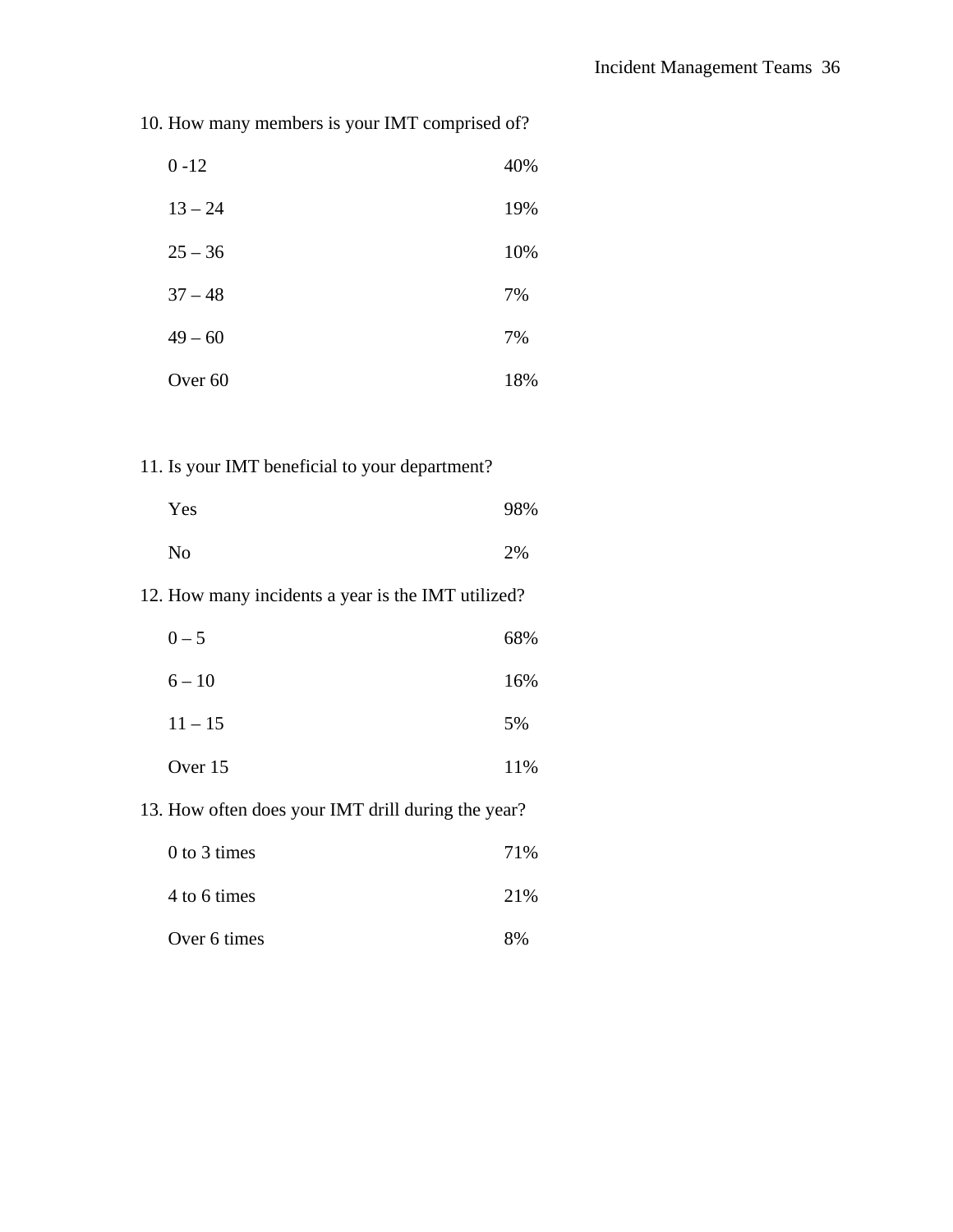|                                                                                      | 14. What is the type of your IMT?                       |     |  |  |
|--------------------------------------------------------------------------------------|---------------------------------------------------------|-----|--|--|
|                                                                                      | Type I                                                  | 6%  |  |  |
|                                                                                      | Type II                                                 | 18% |  |  |
|                                                                                      | Type III                                                | 21% |  |  |
|                                                                                      | Local                                                   | 56% |  |  |
| 15. Is overtime for the IMT a budget item?                                           |                                                         |     |  |  |
|                                                                                      | Yes                                                     | 26% |  |  |
|                                                                                      | No                                                      | 74% |  |  |
| 16. What are the potential outcomes of not having an IMT?                            |                                                         |     |  |  |
|                                                                                      | Numerous replies. Summarized in the discussion section. |     |  |  |
| 17. Which of the following are members of your IMT from outside the fire department? |                                                         |     |  |  |
|                                                                                      | Check all that apply.                                   |     |  |  |
|                                                                                      | <b>Emergency Management</b>                             | 59% |  |  |
|                                                                                      | Police                                                  | 59% |  |  |
|                                                                                      | <b>Public Works</b>                                     | 42% |  |  |
|                                                                                      | Forestry                                                | 15% |  |  |
|                                                                                      | None                                                    | 31% |  |  |

18. If your department does not have an IMT, which of the following do you utilize? Check all that apply.

| Police IMT                      | $0\%$ |
|---------------------------------|-------|
| <b>Emergency Management IMT</b> | 48%   |
| Regional IMT                    | 58%   |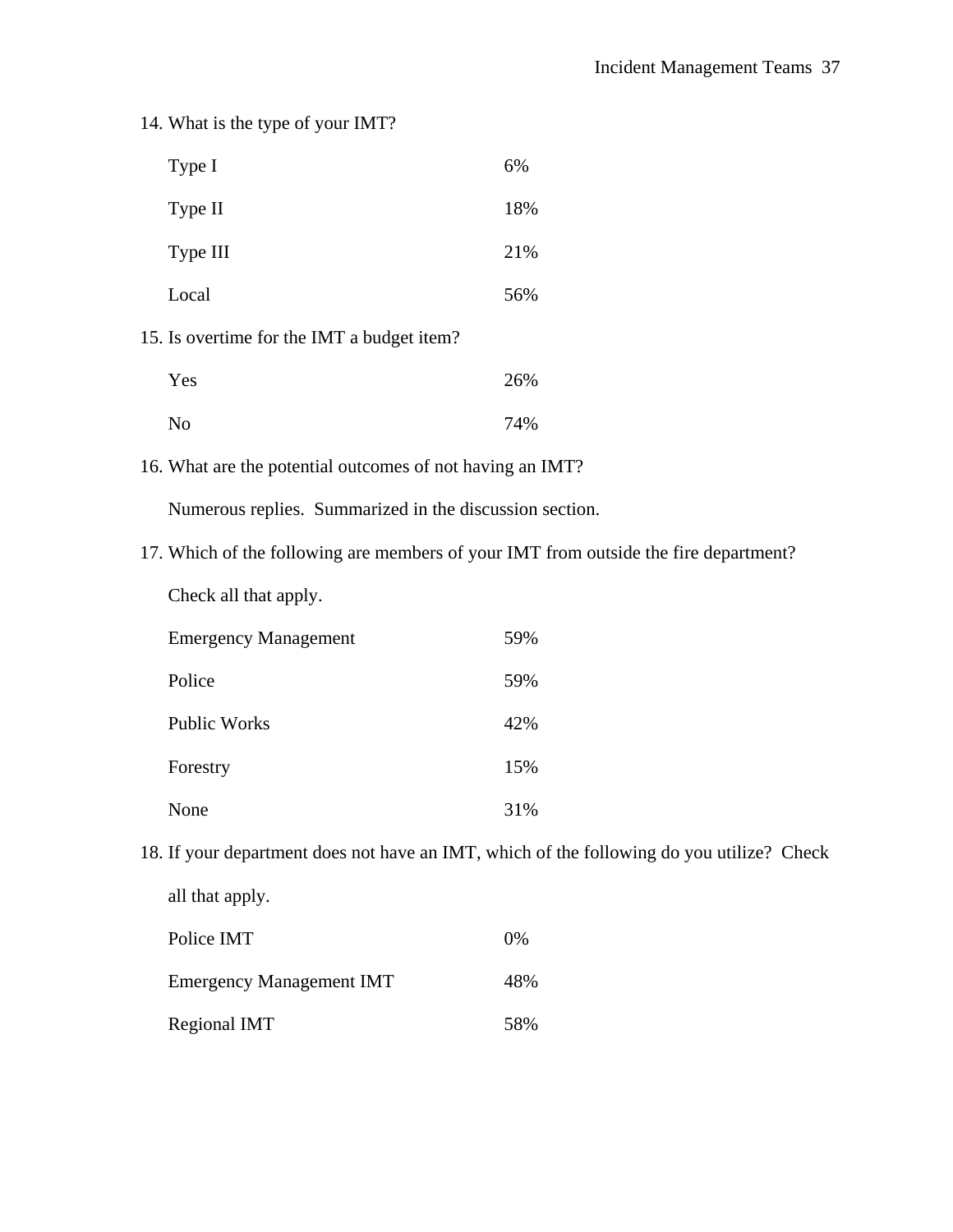### Appendix C

### Metro Departments that Responded to Questionnaire

- Burlington Fire Department
- New York State Office of Fire Prevention and Control
- Wauconda Fire District
- Brookhaven National Lab
- Allegany County
- City of White Plains Fire Dept. New York
- Prospect Heights Fire District Illinois
- Loudoun County Fire and Rescue Virginia
- Frederick County Division of Fire and Rescue Maryland
- Hiawatha Fire Department
- Santa Cruz Fire Department California
- Haddon Heights Fire Department New Jersey
- Kent Fire Department
- Fort Worth Fire Department
- Clearbrook Fire Department
- Horry County Fire Department
- City of Topeka Fire Department
- City of Palm Beach Gardens Fire Rescue
- Mulvane Emergency Services
- Rural Metro Fire Department Oregon
- North Star Volunteer Fire Department Alaska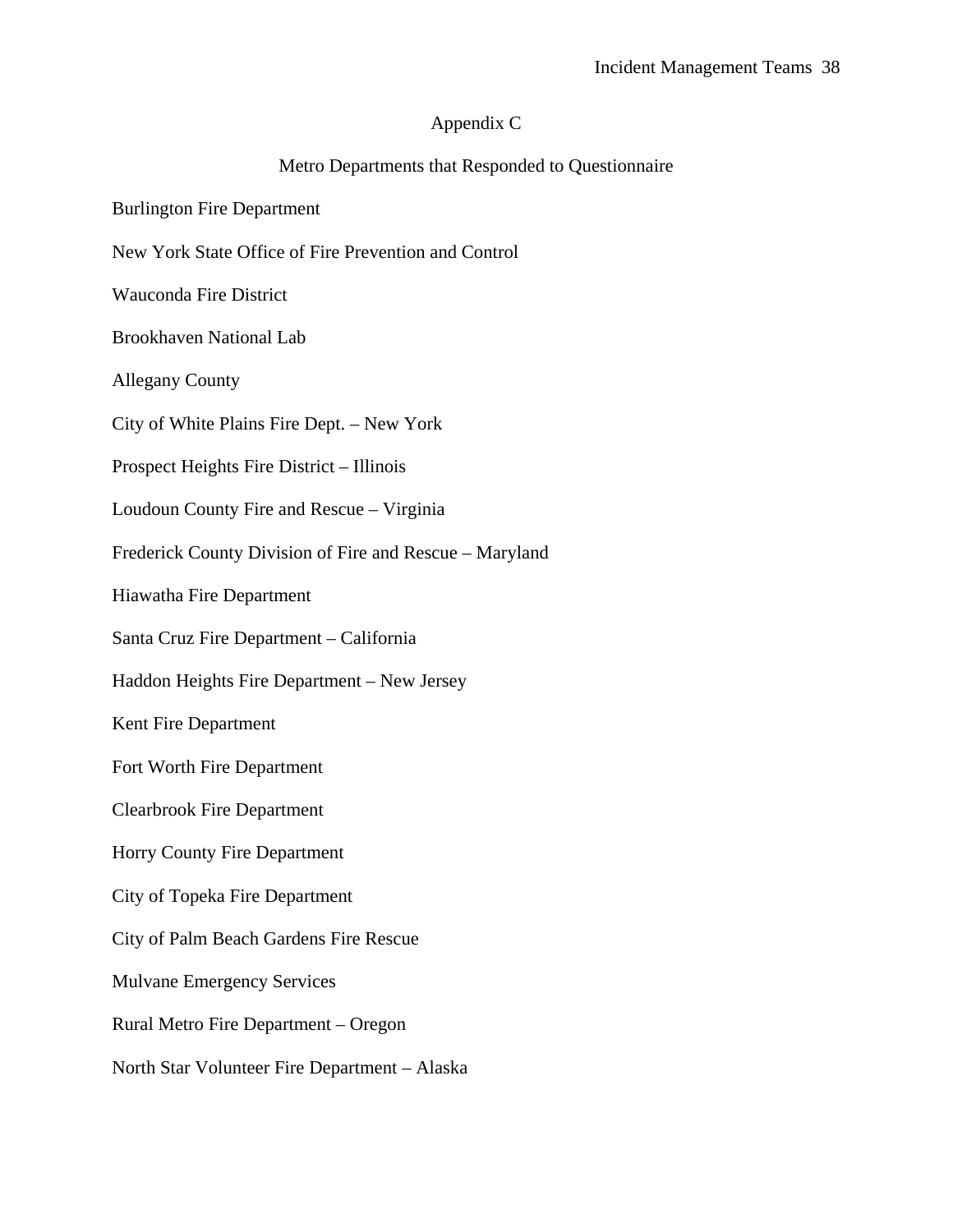- Park Forest Fire Department Illinois
- San Francisco Fire Department California
- Largo Fire Department Florida
- Berwick Fire Department
- Coon Rapids Fire Department Minnesota
- Fargo Fire Department
- Wellfleet Fire Department
- Mid-Columbia Fire and Rescue
- Baltimore County Fire Department Maryland
- Bedford Heights Fire Department
- Northwest Fire Rescue District
- Irving Fire Department
- Salem Fire Department
- West Harford Fire Department
- Durango Fire and Rescue Authority
- Dover Fire Department
- Fire Department of New York
- Westlake Fire Department Ohio
- Copperas Cove Fire Department Texas
- California Department of Forestry and Fire Protection California
- Lake Zurich Fire and Rescue Department Illinois
- Eagle Fire Company
- Tiverton Fire Department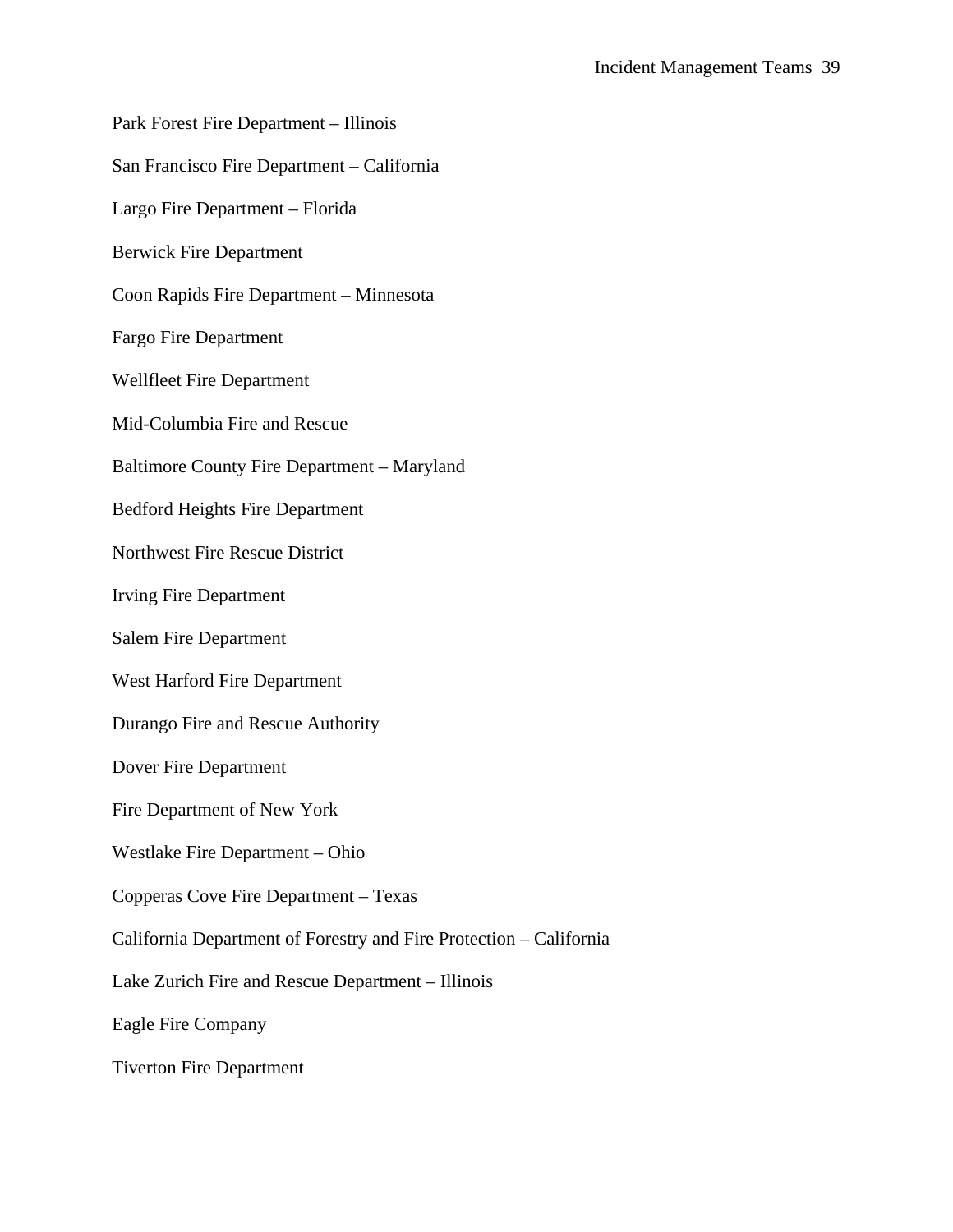Whetstone Fire District Washington Township Fire Department – Ohio Lincoln Fire and Rescue Washington Fie Department and Rescue Squad, Incorporated Suffolk Department of Fire and Rescue Greensboro Fire Department Mount Vernon Fire Department – Ohio City of Cincinnati – Ohio Hampden Township Volunteer Fire Company – Pennsylvania Grand Prairie Fire Department – Texas Miami Township Fire Department Hampton Fire and Rescue Division Newport Fire Department – Kentucky Ashtabula Divison of Fire Cunningham Fire Protection District City of Casa Grande Fire Department – Arizona City of Orange – Texas Moline Fire Department – Illinois Copley Fire Department Scottsdale Fire – Arizona City of Monterey – California Erie Fire Department – Pennsylvania Fishers Volunteer Fire Department – New York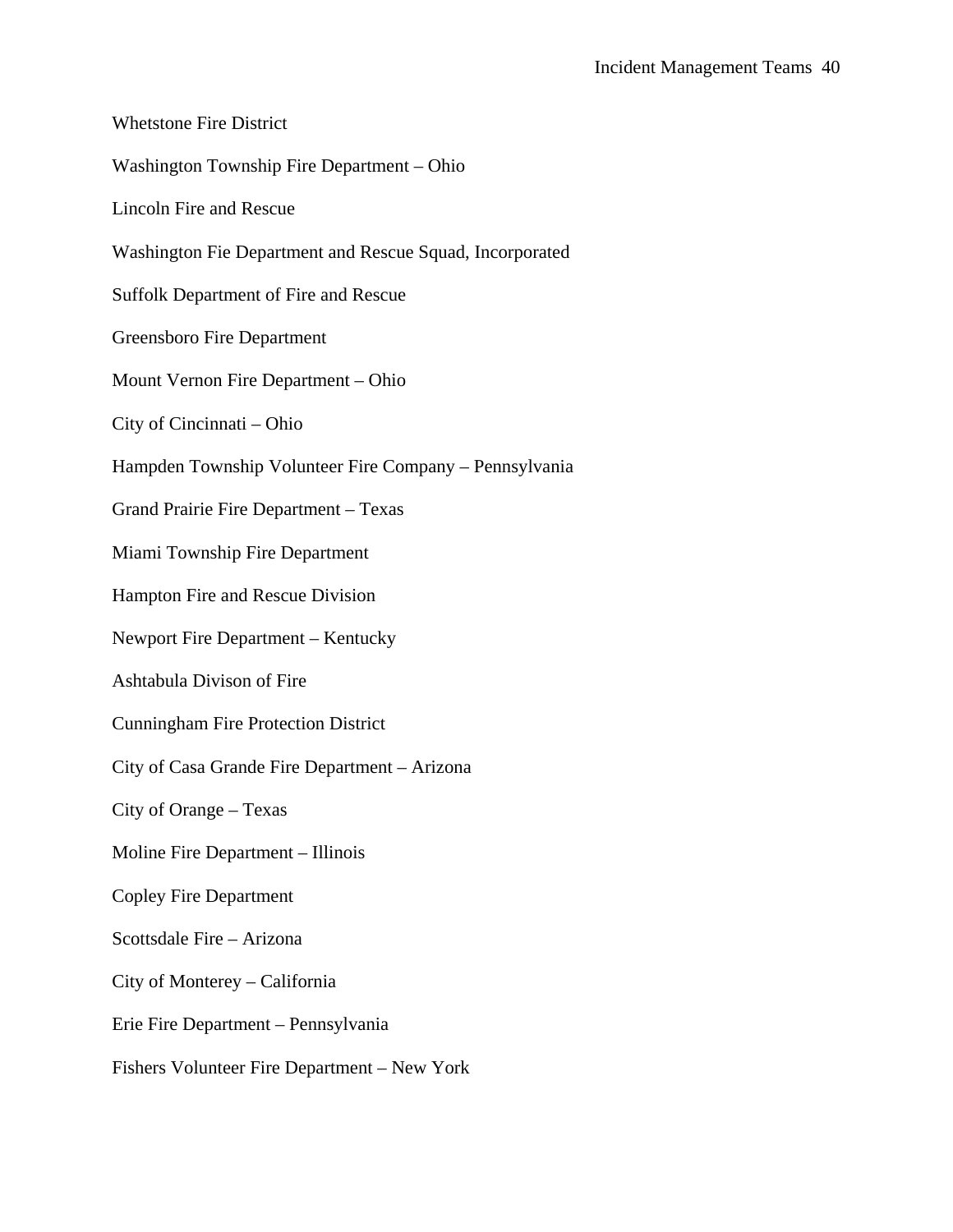Fort Lauderdale Fire Department – Florida Montgomery County Fire and Rescue Service – Maryland East Naples Fire Department – Florida Tucson Fire Department Loudoun County Department of Fire and Rescue – Virginia Columbus Fire Department – Ohio Henrico Division of Fire Broward Sheriffs Office- Department of Fire Rescue Aurora Fire Department Ventura Fire Department West Metro Fire Protection District Sacramento Fire Department – California Lincoln Fire and Rescue – Nebraska Norfolk Fire and Rescue – Virginia Oklahoma City Fire Department – Oklahoma Bakersfield Fire Department – California Baltimore County Fire Department – Maryland Chesterfield County Fire and Emergency Medical Services – Virginia City of Johnstown Colorado Springs Fire Department - Colorado Fresno Fire Department – California Alexandria Fire Department – Virginia Garland Fire Department – Texas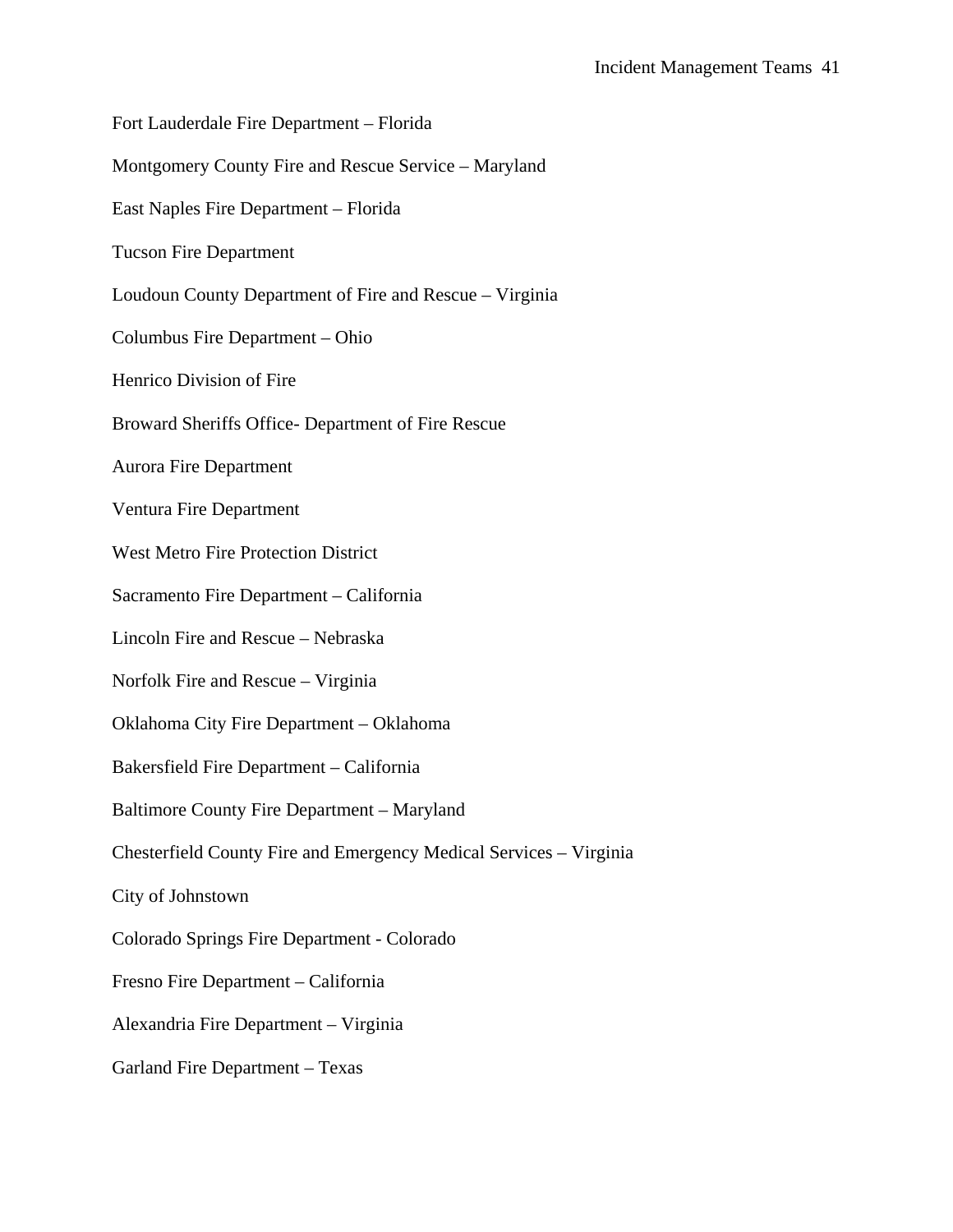City of Tucson Fire Department

Palm Beach County Fire Rescue

Cheney Fire Department – Washington

Columbia Fire Department

Greensboro Fire Department

Santa Ana Fire Department

Virginia Beach Fire Department – Virginia

Manchester Fire Department – New Hampshire

Kern County Fire Department

City of Wichita Fire Department – Kansas

Nashville Fire Department

Unified Fire Authority

Louisville Division of Fire

Fire Department of New York

Tallahassee Fire Department – Florida

Stockton Fire Department

Los Angeles Fire Department

City of Saint Louis Fire Department

Rivers Pointe Fire Protection District

Denver Fire Department - Colorado

City of Anaheim – California

Cincinnati Fire Department – Ohio

Charlotte Fire Department